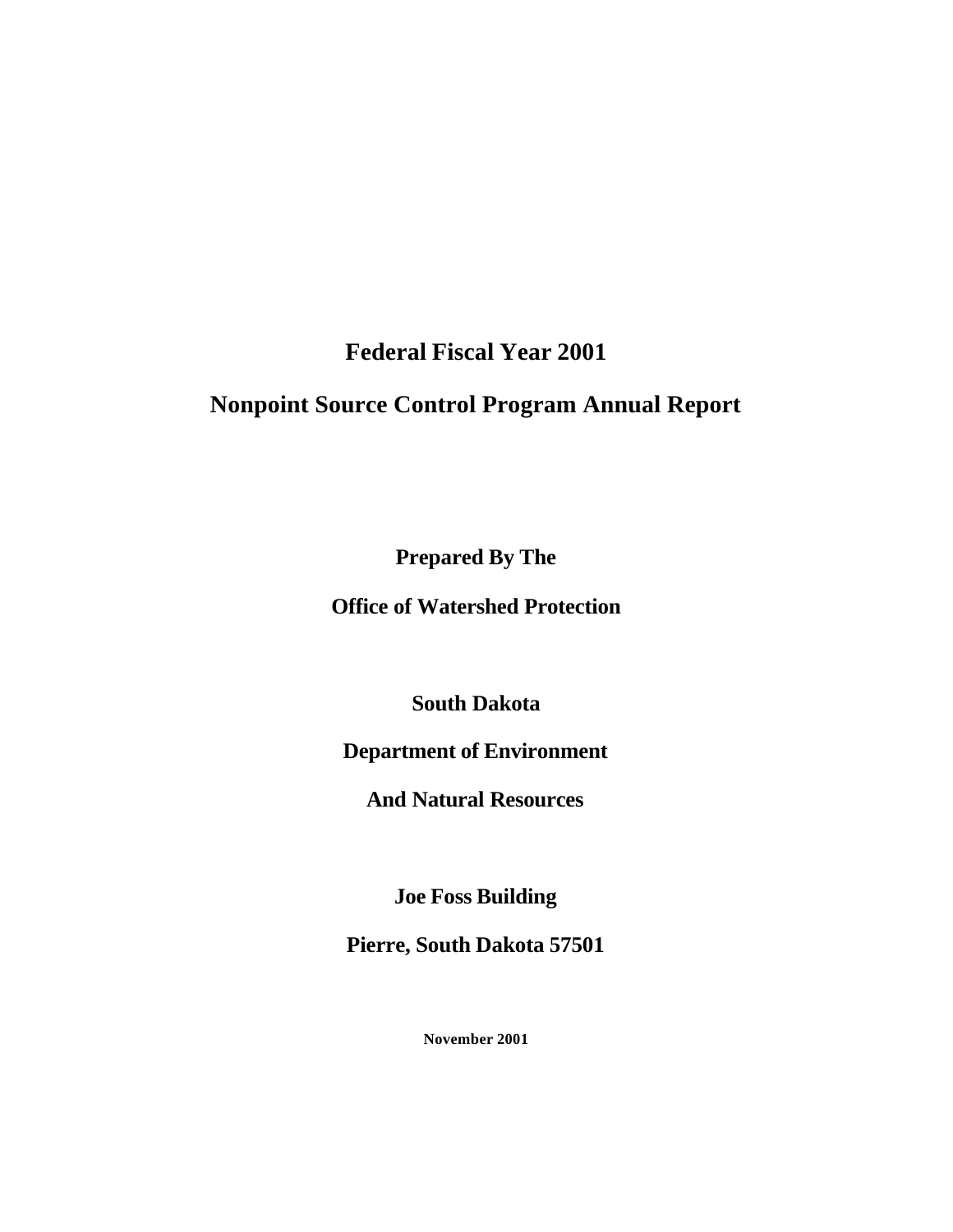### **Federal Fiscal Year 2001**

## **Nonpoint Source Control Program Annual Report** *South Dakota November 2001*

## **I. NPS PROGRAM HISTORY**

In 1987 Congress acted on the need to expand the nation's pollution control efforts when they included provisions to control nonpoint source pollution in Section 319 of the reauthorized Clean Water Act. Nonpoint source pollution as defined in the Act, is pollution caused by diffuse sources that are not regulated as point sources. In more basic terms, NPS pollution can be a variety of contaminants (e.g., sediments, nutrients, etc.) that are delivered to surface waters by way of runoff or leached downward into groundwater. Some common sources of NPS pollution include run off from urban streets and parking lots, construction sites, and agricultural lands.

Given the size of the agricultural industry in South Dakota, agriculture and its associated activities have been the primary focus of the state's NPS program. Since 1988, a majority of the state's federal funding for NPS control has been directed toward locally sponsored projects promoting voluntary NPS pollution control on agricultural lands. These funds have generally been used to implement various information and education activities and/or provide the necessary financial and technical assistance to landowners implementing best management practices (BMP) on their land. Section 319 funding has also been used to support local initiatives to evaluate water quality conditions and determine sources and causes of NPS pollution within priority watersheds.

Since the reauthorization of the Clean Water Act in 1987, the South Dakota NPS Pollution Management Program has used Section 319 and 604(b) funding to support over 100 nonpoint source projects throughout the state. While the size, target audience, and structure of the projects have varied significantly, they all share the same basic objectives. These common objectives are: 1) increase public awareness of NPS pollution issues; 2) identify, quantify and locate sources of nonpoint source impairment; 3) reduce/prevent the delivery of NPS pollutants to waters of the state with emphasis on meeting targets established through Total Maximum Daily Loads (TMDLs); and 4) disseminate information on effective solutions to NPS pollution where it is threatening or impairing uses.

State and local projects supported with Section 319 funding have been of three different types. These project types or categories are: 1) assessment/development phase projects; 2) educational projects; and 3) watershed projects. Although most projects clearly fit into one of these categories, there have been several projects that included components from all three categories. A portion of the Section 319 funds awarded to the state has also been used to assess major aquifers in the state as well as promote and implement practices that prevent groundwater contamination.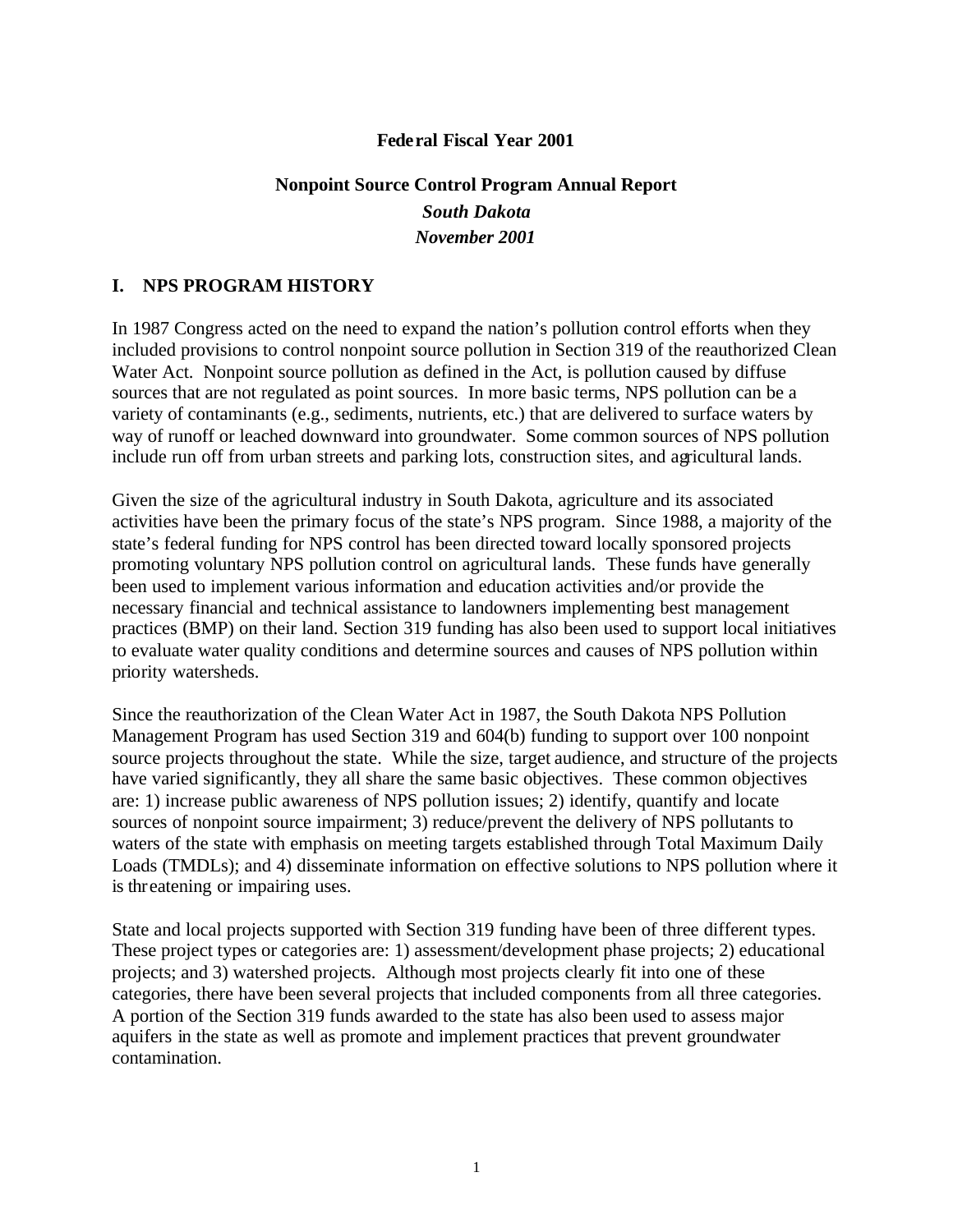The primary purposes of assessment/development phase projects are to identify beneficial use impairments or threats to specific water bodies and determine the extent to which those threats or impairments are due to NPS pollution. Highest priority is given to water bodies identified on the 303(d) list of impaired water bodies. TMDLs are prepared for the 303(d) listed water bodies as a part of the assessment project. Work activities during a development phase project generally involve an inventory of existing data and information and supplemental monitoring, as needed, to allow an accurate assessment of the watershed. Through these efforts the local project sponsors are able to: 1) determine the extent to which beneficial uses are being impaired; 2) identify specific sources and causes of the impairments; 3) establish preliminary pollutant reduction goals or TMDL endpoints; and 4) identify practices or management measures needed to reduce the pollutant sources and restore or maintain the beneficial uses of the water body. Assessment/development phase projects are generally one to two years in length.

Educational projects, as the name implies, are designed to disseminate information on various NPS pollution issues, ranging from specific sources or causes of NPS pollution to management solutions that can be used to reduce NPS pollution. Educational tools typically used by the sponsoring entities include brochures, all media (TV, radio, newspaper, etc.), workshops, "how to" manuals, tours, exhibits, and demonstrations. These projects are generally one to five years in length.

The watershed projects are the most comprehensive projects implemented through the NPS Pollution Management Program. These projects are typically the most long-term in nature and designed to address documented NPS pollution impacts and beneficial use impairments within approved priority watersheds. Common objectives for a watershed project are to: 1) protect and/or restore impaired beneficial uses through the promotion and voluntary implementation of best management practices that reduce/prevent documented NPS pollution loadings; 2) disseminate information on local NPS pollution concerns and effective solutions to those concerns; and 3) evaluate the projects' progress toward identified use attainment or NPS pollutant reduction goals. Watershed projects are generally four to ten years in length, depending on the size of the watershed and extent of NPS pollution impacts.

The South Dakota Nonpoint Source Pollution Management Program will continue to be a voluntary program, primarily directed toward locally sponsored initiatives that strive to reduce/prevent NPS pollution impacts to the beneficial uses of the state's water resources. As a result, successful delivery of the NPS Program must include coordination with many local/state/federal agencies as well as private organizations. Through this coordination and formation of strong partnerships, the necessary financial and technical resources will be available to local sponsors to met their goals and demonstrate that nonpoint source pollution control/prevention can be accomplished effectively and voluntarily. Ultimately, within South Dakota, the success of any NPS pollution control project will be dependent on the ability of the local sponsors and their partners to demonstrate to land owners and managers and the general public that NPS pollution control and water quality improvement practices can co-exist with their businesses.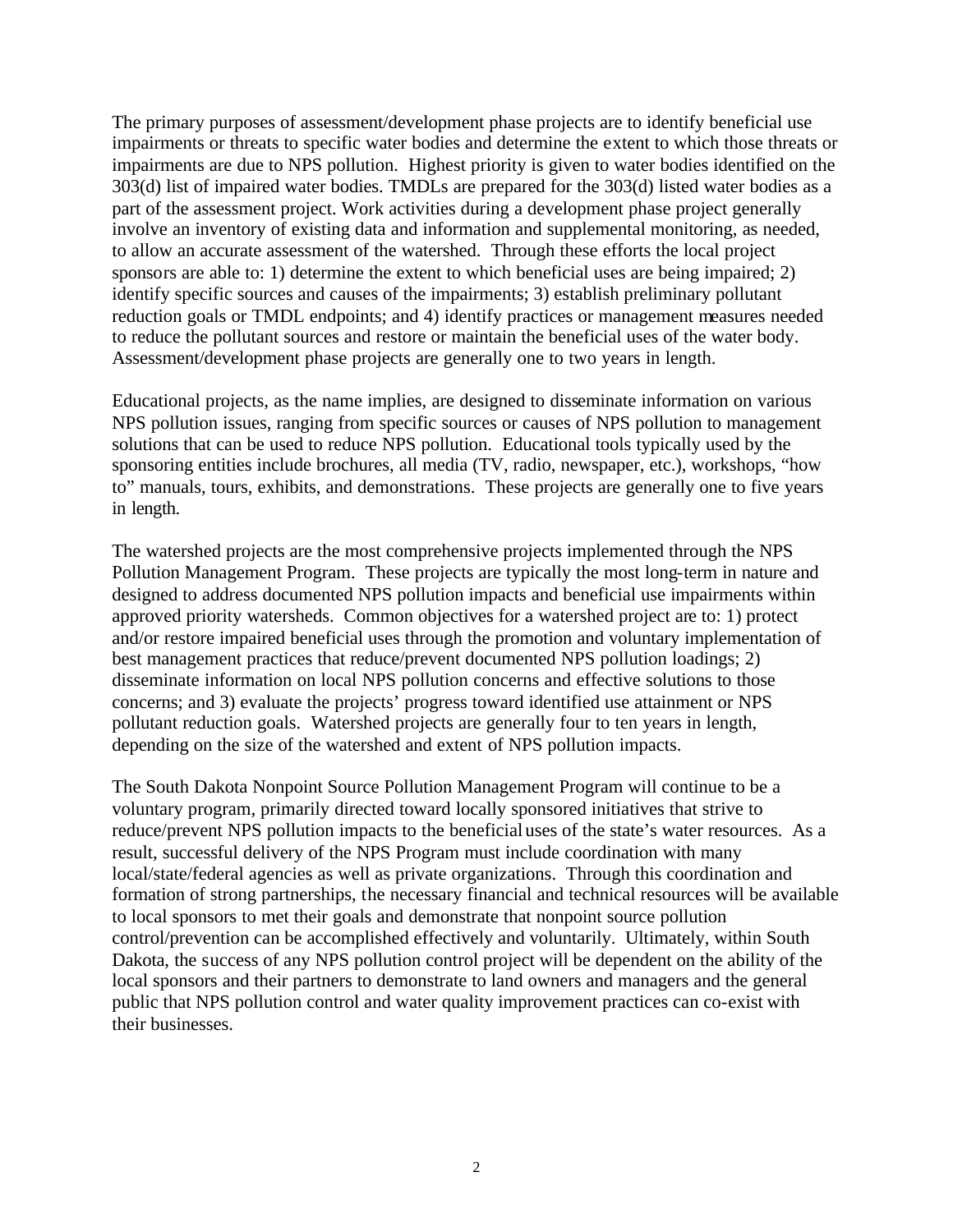#### **NPS Management Plan**

EPA required all states to "upgrade" their nonpoint source management plans to address nine key federally mandated elements in order to access Section 319 "incremental" grant funds. South Dakota's revised plan was approved by EPA on March 30, 2000. This plan expands on earlier editions and continues to achieve improved water quality through voluntary actions developed in partnership with the landowners and land managers. Primary tools include technical and financial assistance as well as provision of better information and education. One of the keystones of this program is the Nonpoint Source Task Force composed of about sixty agencies, organizations and tribal representatives who coordinate diverse views and resources to make a workable program which benefits the landowners as well as the environment. The management plan is available upon request or can be accessed at the DENR web site www.state.sd.us/denr/watershed.

The management plan envisioned a broad assessment of the state's waters and sorting them into three "tiers" of priority for actions. That approach has been supplanted by a program of assessment and implementation driven by the 303(d) listing of impaired water bodies and TMDLs to address the impairments. Since the 303(d) list of impaired waters was expanded in 1998, considerable additional effort has gone into developing and implementing work plans to achieve TMDLs for all of the impaired waters over 13 years. TMDL assessment and implementation project priority has superceded other priority methodologies previously used. The 303(d) list identified 171 impaired water bodies needing TMDLs, 122 of which needed to address nonpoint sources of water pollution. As of September 30, 2001, 21 nonpoint source TMDLs had been completed, one water body was determined not to be impaired and an additional 61 nonpoint source TMDLs were in progress.

Progress in implementing the management plan is for the most part ahead of schedule. The NPS program had committed to building to an ongoing program that initiates and completes 11 assessments per year and initiates and completes 5 implementation projects per year. That effort is ahead of schedule. Tasks 3-6 and 12-16 were superceded by the 303(d) / TMDL priority approach. Task 11, the sorting and ranking of streams based on ecoregions, has been suspended because of a lack of resources and priority. Task 28, the post-project assessments, is behind schedule also due to a lack of resources and priority. All other tasks are on schedule, have been completed or, in some cases, have exceeded their planned outputs.

#### **319 Projects Initiated**

The following projects received 319 grant awards and were initiated during this reporting period:

### **STAFF & SUPPORT \$ 575,000.00**

#### **319 PROJECT GRANT \$3,267,900.00**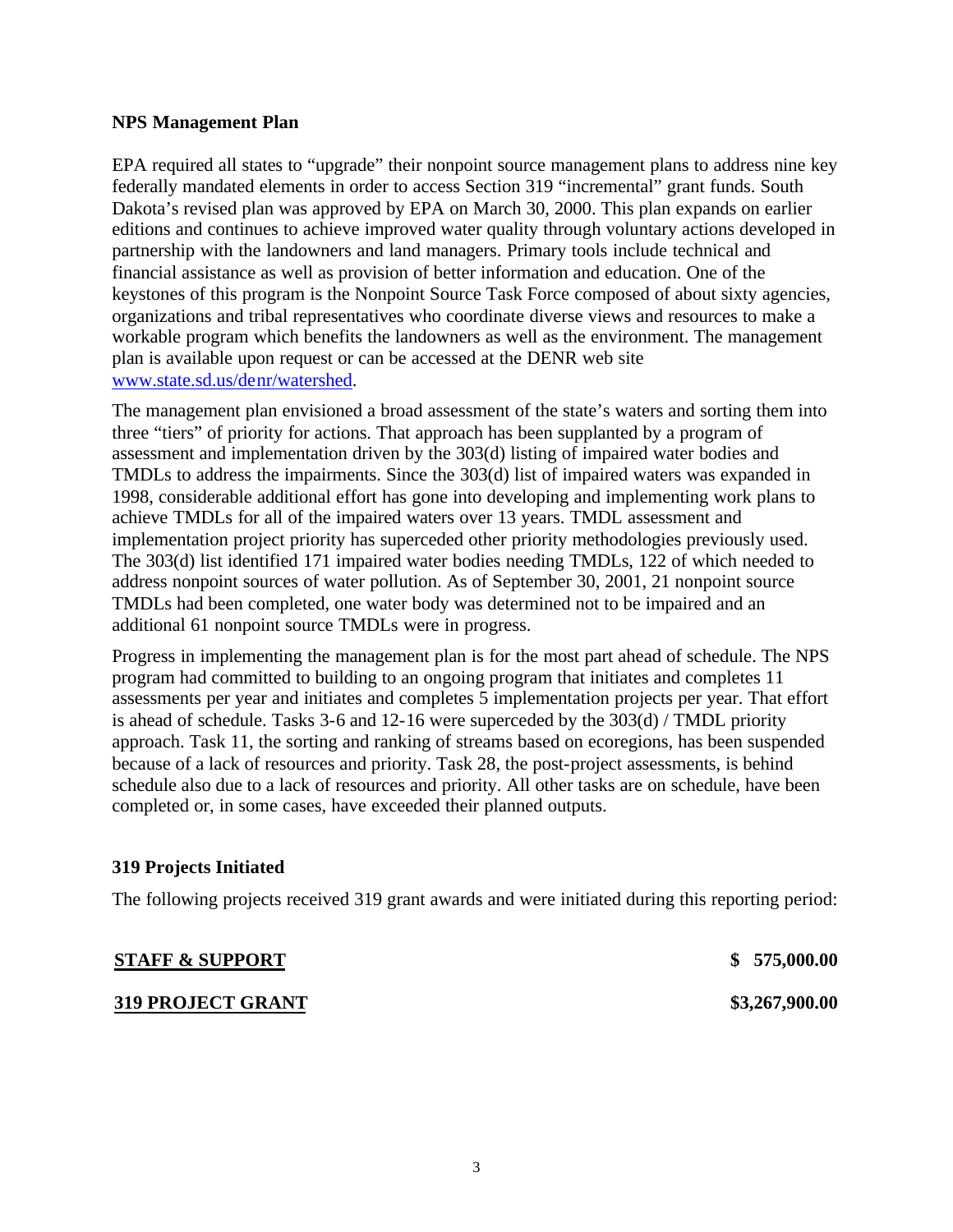| <b>Title</b>                                      | <u>Type</u>    | <b>Base</b>     |
|---------------------------------------------------|----------------|-----------------|
| <b>Belle Fourche River</b>                        | Assessment     | \$<br>226,742   |
| Kingsbury County Lakes Assessment                 | Assessment     | \$<br>250,480   |
| Wall Lake Post Assessment                         | Assessment     | \$<br>37,000    |
| Animal Nutrient Management Team                   | Implementation | \$<br>592,275   |
| <b>Bachelor Creek</b>                             | Implementation |                 |
| <b>Buffer Planning &amp; Technical Assistance</b> | Implementation | \$<br>22,803    |
| Enemy Swim Lake                                   | Implementation |                 |
| <b>Grassland Management</b>                       | Implementation | \$<br>500,000   |
| <b>Upper Big Sioux River</b>                      | Implementation |                 |
| <b>CATEGORICAL SUM</b>                            |                | \$<br>1,629,300 |

## **Active 319 Projects**

In addition to the above projects, the following projects were open and active during this reporting period:

| <b>Bad River Basin Projects</b>       | <b>Bad River National Watershed Monitoring</b> |  |
|---------------------------------------|------------------------------------------------|--|
|                                       | <b>Bad River Phase III</b>                     |  |
|                                       | Hayes and Waggoner Lakes TMDL                  |  |
| <b>Belle Fourche River Basin</b>      | Bear Butte Creek Riparian Demonstration        |  |
| <b>Projects</b>                       |                                                |  |
| <b>Big Sioux River Basin Projects</b> | <b>Bachelor Creek Assessment</b>               |  |
|                                       | <b>Blue Dog Lake Assessment</b>                |  |
|                                       | <b>Clear Lake Implementation</b>               |  |
|                                       | Central Big Sioux TMDL                         |  |
|                                       | <b>Lake Poinsett Watershed</b>                 |  |
|                                       | <b>Upper Big Sioux River Watershed</b>         |  |
|                                       | North Central Big Sioux / Oakwood Lake TMDL    |  |
|                                       | Lakes Herman/Madison/Brant Implementation      |  |
| <b>Cheyenne River Basin Projects</b>  | Lower Rapid Creek TMDL                         |  |
|                                       | <b>Rapid City Stormwater</b>                   |  |
| <b>Grand River Basin Projects</b>     | Shadehill Lake Protection Staffing & Support   |  |
| <b>James River Basin Projects</b>     | Cottonwood & Louise TMDL                       |  |
|                                       | <b>Firesteel Creek Implementation</b>          |  |
|                                       | <b>Lake Redfield Restoration</b>               |  |
|                                       | <b>Moccasin Creek TMDL</b>                     |  |
|                                       | Jones & Rosehill Lakes TMDL                    |  |
|                                       | Loyalton and Cresbard Lakes TMDL               |  |
|                                       | Lake Faulkton Implementation                   |  |
|                                       | White Lake Dam TMDL                            |  |
|                                       | <b>South Central Lakes TMDL</b>                |  |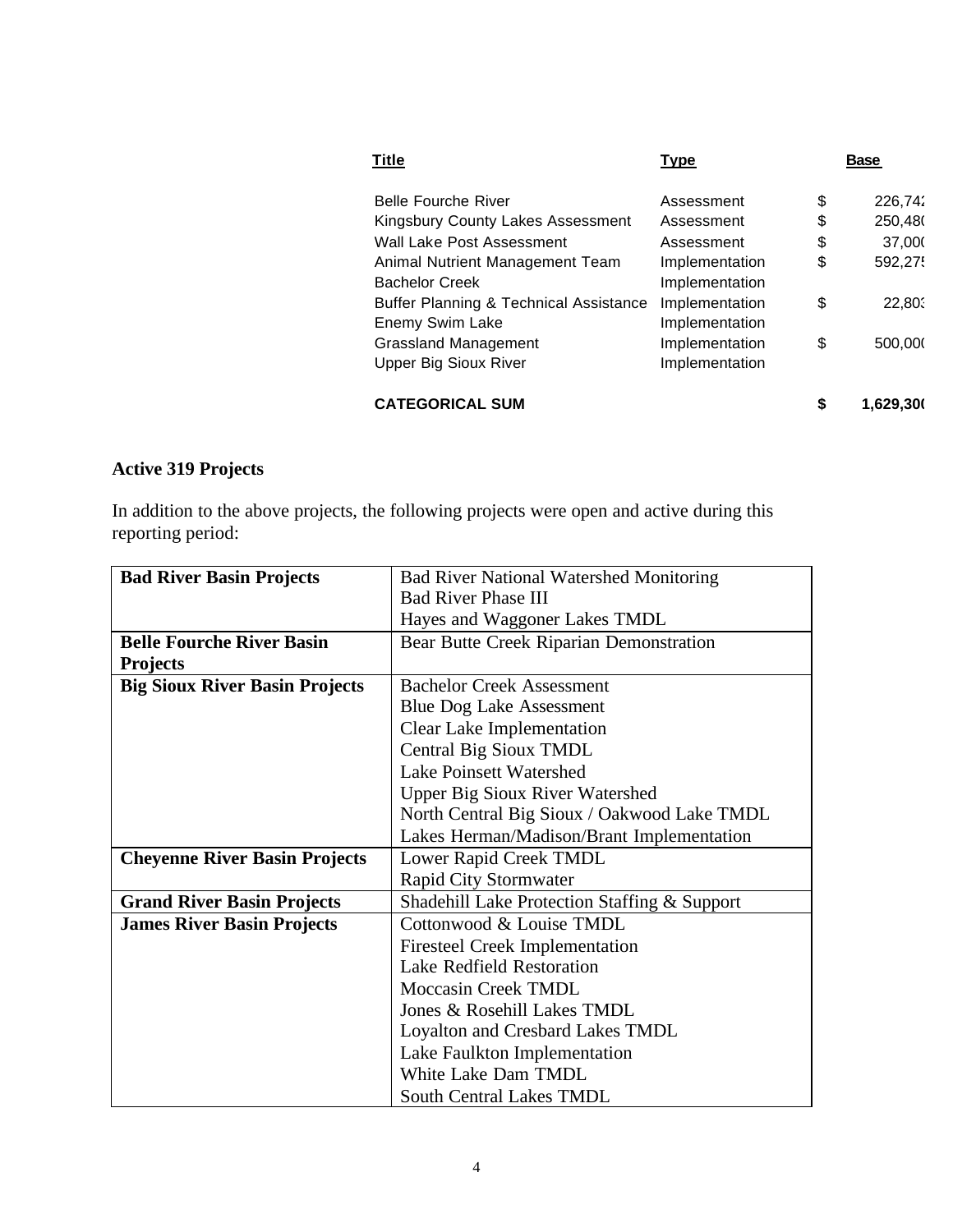| <b>Minnesota River Basin Projects</b> | Big Stone Lake/Little Minnesota              |  |
|---------------------------------------|----------------------------------------------|--|
|                                       | Cochrane & Oliver Lakes TMDL                 |  |
|                                       | Lake Hendricks Watershed                     |  |
| <b>Missouri River Basin Projects</b>  | <b>Medicine Creek Assessment</b>             |  |
| <b>Statewide / Regional Projects</b>  | Animal Waste Team (Buffer salesmen)          |  |
|                                       | Animal Waste Team III                        |  |
|                                       | <b>Bootstraps</b>                            |  |
|                                       | <b>Ground Water Monitoring Network</b>       |  |
|                                       | Nonpoint Source Information / Education 1994 |  |
|                                       | Nonpoint Source Information / Education 1996 |  |
|                                       | <b>Statewide Lakes Assessment</b>            |  |

## **319 Projects Closed**

The following 319 projects have been closed. Final reports for these projects have been filed with EPA and are also available through the South Dakota Library Network.

| <b>Bad River Basin Projects</b>        | <b>Bad River Phase II</b>                         |  |
|----------------------------------------|---------------------------------------------------|--|
|                                        | <b>Upper Bad River Demonstration</b>              |  |
| <b>Belle Fourche River Basin</b>       | None                                              |  |
| <b>Projects</b>                        |                                                   |  |
| <b>Big Sioux River Basin Projects</b>  | Big Sioux Well Head Protection                    |  |
|                                        | Lake Campbell Watershed Restoration               |  |
|                                        | Lake Kampeska Watershed                           |  |
|                                        | <b>Pickerel Lake Protection</b>                   |  |
|                                        | Wall Lake                                         |  |
| <b>Cheyenne River Basin Projects</b>   | Foster Creek Riparian Demonstration - Stanley Co. |  |
|                                        | <b>Piedmont Valley Assessment</b>                 |  |
| <b>Grand River Basin Projects</b>      | None                                              |  |
| <b>James River Basin Projects</b>      | Lake Byron Watershed                              |  |
|                                        | Clear Lake Assessment - Marshall Co.              |  |
|                                        | Foster Creek Riparian Demonstration - Beadle Co.  |  |
|                                        | <b>Lake Mitchell Watershed Assessment</b>         |  |
|                                        | Mina Lake Water Quality                           |  |
|                                        | Ravine Lake Watershed                             |  |
|                                        | <b>Richmond Lake Watershed</b>                    |  |
| <b>Minnesota River Basin Projects</b>  | Big Stone Lake                                    |  |
|                                        | Big Stone Lake Restoration II                     |  |
|                                        | Cochrane & Oliver TMDL                            |  |
|                                        | <b>Lake Cochrane Protection</b>                   |  |
| <b>Missouri River Basin Projects</b>   | <b>Burke Lake</b>                                 |  |
| <b>Vermillion River Basin Projects</b> | <b>Swan Lake Restoration</b>                      |  |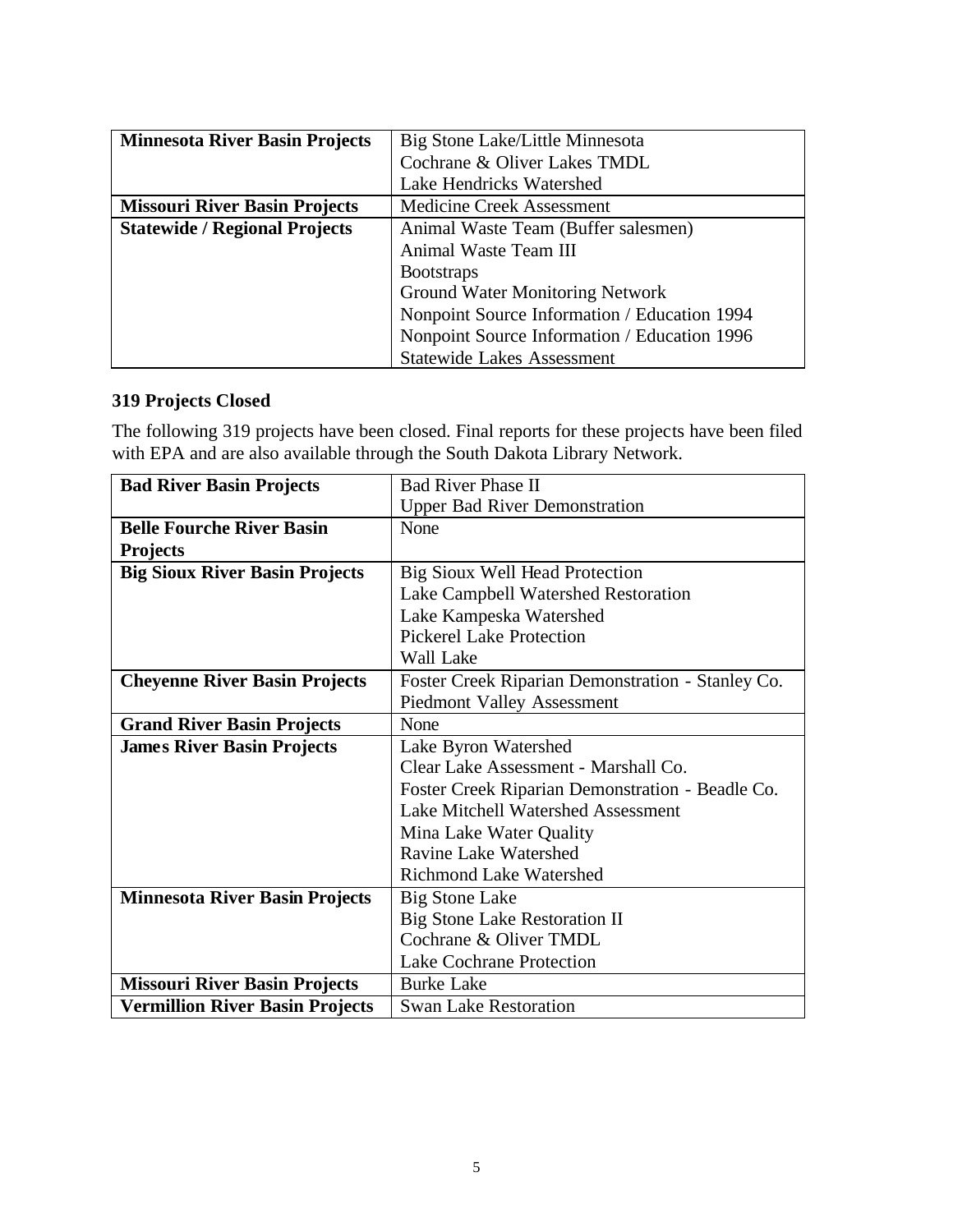| <b>Statewide / Regional Projects</b> | <b>Abandoned Well Sealing</b>                      |  |
|--------------------------------------|----------------------------------------------------|--|
|                                      | Animal Waste Management I                          |  |
|                                      | Animal Waste Management II                         |  |
|                                      | Coordinated Resource Management I                  |  |
|                                      | Coordinated Resource Management II                 |  |
|                                      | East River Area Riparian Demonstration             |  |
|                                      | East River Riparian Demonstration II               |  |
|                                      | East River Riparian Grazing I                      |  |
|                                      | Nitrogen & Pesticides in Ground Water              |  |
|                                      | Nonpoint Source Information & Education 1994       |  |
|                                      | Nonpoint Source Information / Education 1989       |  |
|                                      | <b>Rainfall Simulator</b>                          |  |
|                                      | <b>Riparian Grazing Workshop</b>                   |  |
|                                      | South Dakota Association of Conservation Districts |  |
|                                      | South Dakota Lake Protection                       |  |
|                                      | <b>Statewide Lake Assessment</b>                   |  |

## **604(b) Grant**

The total grant amount for the FY1998 - 2000 604(b) grant was \$271,058. Of this total, \$250,549 was obligated for eight water quality development projects. Two of these projects were supported using other funding programs, leaving three projects active.

Approximately \$26,000 was available to support department staff with implementation of the 604(b) program and assist with Total Maximum Daily Load development. These efforts included developing grant applications, workplans, projects, and contracts, and providing for project oversight, meetings, and voucher processing. These funds require no match and can be used on short notice to initiate activities in support of the nonpoint source control program.

### **604(b) Projects Initiated**

The following 604(b) project was initiated during this reporting period:

| <b>PROJECT</b>                            | CONTRACTUAL AWARD |
|-------------------------------------------|-------------------|
| Water Quality Database Management Support | 89,220            |

### **Active 604(b) Projects**

These 604(b) projects were active during this reporting period:

| <b>PROJECT</b>                           | <b>CONTRACTUAL AWARD</b> |
|------------------------------------------|--------------------------|
| Wylie Pond/Moccasin Creek Watershed TMDL | 34,450                   |
| <b>Bear Butte Creek TMDL Assessment</b>  | 15,500                   |
| Lake Alvin/Nine Mile Creek TMDL - Closed | 36,200                   |
| Personnel                                | 26,105                   |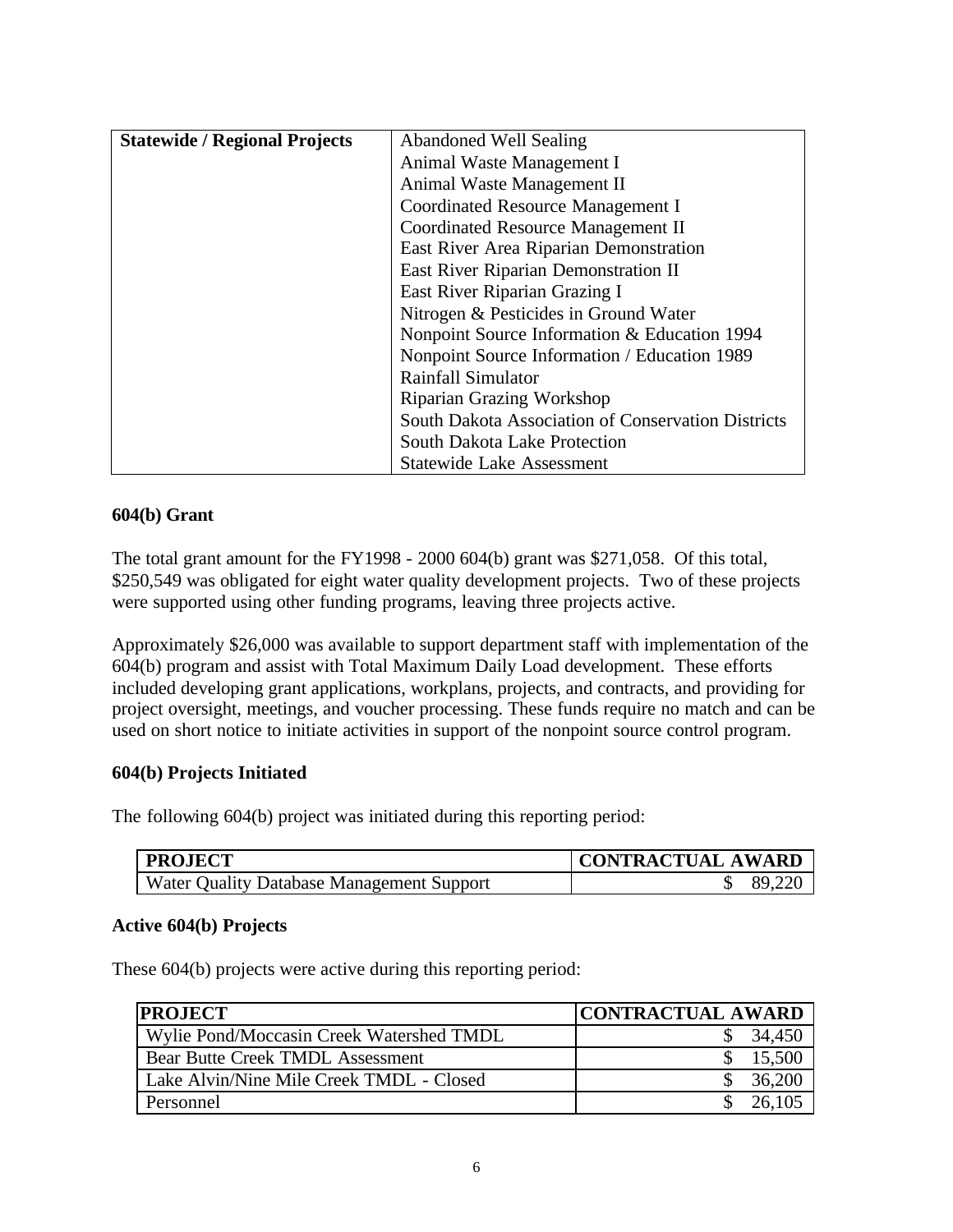## **Closed 604(b) Projects**

| <b>Bad River Basin</b>       | <b>Bad River Phase IA</b>                                |
|------------------------------|----------------------------------------------------------|
|                              | <b>Bad River Phase IB</b>                                |
| <b>Belle Fourche River</b>   | Streambank Erosion Assessment-Upper Whitewood Creek      |
| <b>Basin</b>                 | Whitewood Creek Streambank Assessment Project            |
|                              | Whitewood Creek Watershed Project Planning               |
| <b>Big Sioux River Basin</b> | <b>Big Sioux Aquifer Protection Project</b>              |
|                              | <b>Big Sioux Aquifer Study</b>                           |
|                              | Big Sioux River Bank Stabilization Demonstration Project |
|                              | Big Sioux River Riparian Assessment (Moody/Minnehaha)    |
|                              | Pelican Lake Control Structure Feasibility               |
|                              | Lake Alvin/Nine Mile Creek TMDL                          |
|                              | Lakes Herman, Madison, Brandt Project Planning           |
|                              | Lake Poinsett Project Planning and Design                |
|                              | <b>Upper Big Sioux Watershed AGNPS</b>                   |
| <b>Cheyenne River Basin</b>  | Develop NPS BMPs Western Pennington Co. Drainage Dist.   |
| <b>Projects</b>              | <b>Galena Fire Project</b>                               |
|                              | Rapid Creek and Aquifer Assessment Project               |
|                              | Rapid Creek NPS Assessment Project                       |
|                              | Rapid Creek Stormwater Impact Prioritization             |
| <b>Grand River Basin</b>     | <b>Grand River Watershed TMDL</b>                        |
| <b>James River Basin</b>     | <b>Broadland Creek Watershed Study</b>                   |
|                              | Firesteel Creek/Lake Mitchell WQ Needs Assessment -      |
|                              | <b>Landowner Survey</b>                                  |
|                              | Lake Faulkton Assessment Project                         |
|                              | Lake Louise Water Quality Monitoring                     |
|                              | Mina Lake Water Quality Project                          |
|                              | Ravine Lake Diagnostic/Feasibility Study                 |
|                              | Turtle Creek/Lake Redfield Landowner Survey              |
| <b>Minnesota River</b>       | Blue Dog Lake/Enemy Swim Septic Leachate Survey          |
| <b>Basin</b>                 | Lake Cochrane/Oliver TMDL                                |
|                              | Fish Lake Water Level and Quality Study                  |
|                              | <b>Lake Hendricks Restoration Assessment</b>             |
|                              | Lake Traverse/Little Minnesota River Land Inventory      |
| <b>Missouri River Basin</b>  | <b>Burke Lake Diagnostic/Feasibility Study</b>           |
|                              | Lake Andes Watershed Treatment Project                   |
|                              | <b>Platte Lake Planning</b>                              |
|                              | Randall RC&D Implementation Planning                     |
| <b>Moreau River Basin</b>    | None                                                     |
| Niobrara River Basin         | None                                                     |
| <b>Red River Basin</b>       | None                                                     |

The following 604(b) projects have been completed and are closed: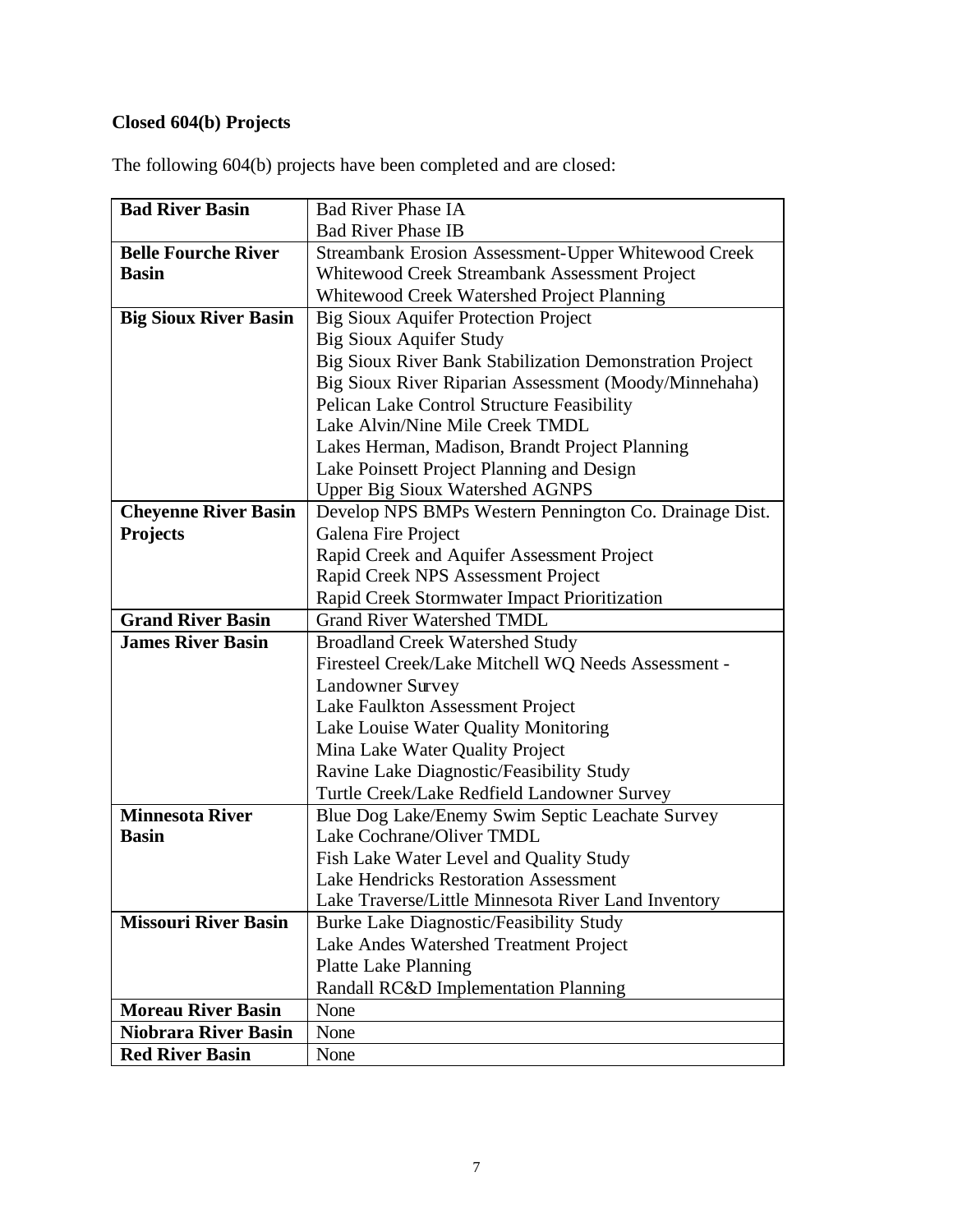| <b>Vermillion River</b>  | Vermillion River Basin Watershed Planning                   |  |
|--------------------------|-------------------------------------------------------------|--|
| <b>Basin</b>             | <b>West Yankton Sanitary Sewer Survey</b>                   |  |
| <b>White River Basin</b> | <b>White River Preservation Project</b>                     |  |
|                          | White River Watershed Data Collection Project               |  |
| <b>Statewide</b>         | <b>Chemical Containment</b>                                 |  |
|                          | Demonstrate Slash Pile Use Control Erosion on Fragile Soils |  |
|                          | <b>Detention Cell Demonstration Project</b>                 |  |
|                          | East River Riparian Demonstration Project                   |  |
|                          | <b>Forestry BMP Pamphlet</b>                                |  |
|                          | <b>Groundwater Protection Project</b>                       |  |
|                          | Livestock Waste Management Handbook                         |  |
|                          | Local WQ Planning Through Hydrologic Unit Planning          |  |
|                          | Pesticide and Fertilizer Groundwater Study                  |  |
|                          | Pesticide and Nitrogen Program                              |  |
|                          | Riparian Area Forestry Project                              |  |
|                          | <b>Stockgrowers Speaker</b>                                 |  |
|                          | Water Quality Study of SD Glacial Lakes and Wetlands        |  |
|                          | Wetland Assessment for the Nonpoint Source Program          |  |
|                          | North Central RC&D HU Implementation                        |  |

## **GRTS**

South Dakota has entered 319 grants data into the EPA GRTS data base. This data base contains detailed information about 319 funded projects including funding, goals, tasks and status. For more information on accessing the GRTS system please contact DENR.

The department has invested a great deal of effort updating and maintaining the EPA system this past year. In March, we received an EPA analysis of missing elements for FY 1994 - 2000 funded projects. In April and May, the department entered mid-year evaluations and the majority the mandated elements missing from open grants. Much of this data was lost when EPA changed servers on the web-enabled system the end of May. As the department was not able to tell EPA exactly what data or when it had been uploaded, EPA was not able to recover the information. The department diligently worked the month of October and first part of November to re-enter the missing data as well as year-end reports and FY 2001 project information. The year-end reports and FY2001 data was entered before the November 1 deadline. Region 8 granted until November 15, 2001 to bring the remaining elements up-to-date. Due to the department prioritizing GRTS entry, this EPA requirement was met.

### **Staff & Support**

During the reporting period, the Watershed Protection Program employed 15.5 full time equivalents including an office administrator, a secretary, twelve environmental scientists, and two natural resources engineers and utilized portions of other department staff as needed. Some services were also provided under a consultant contract.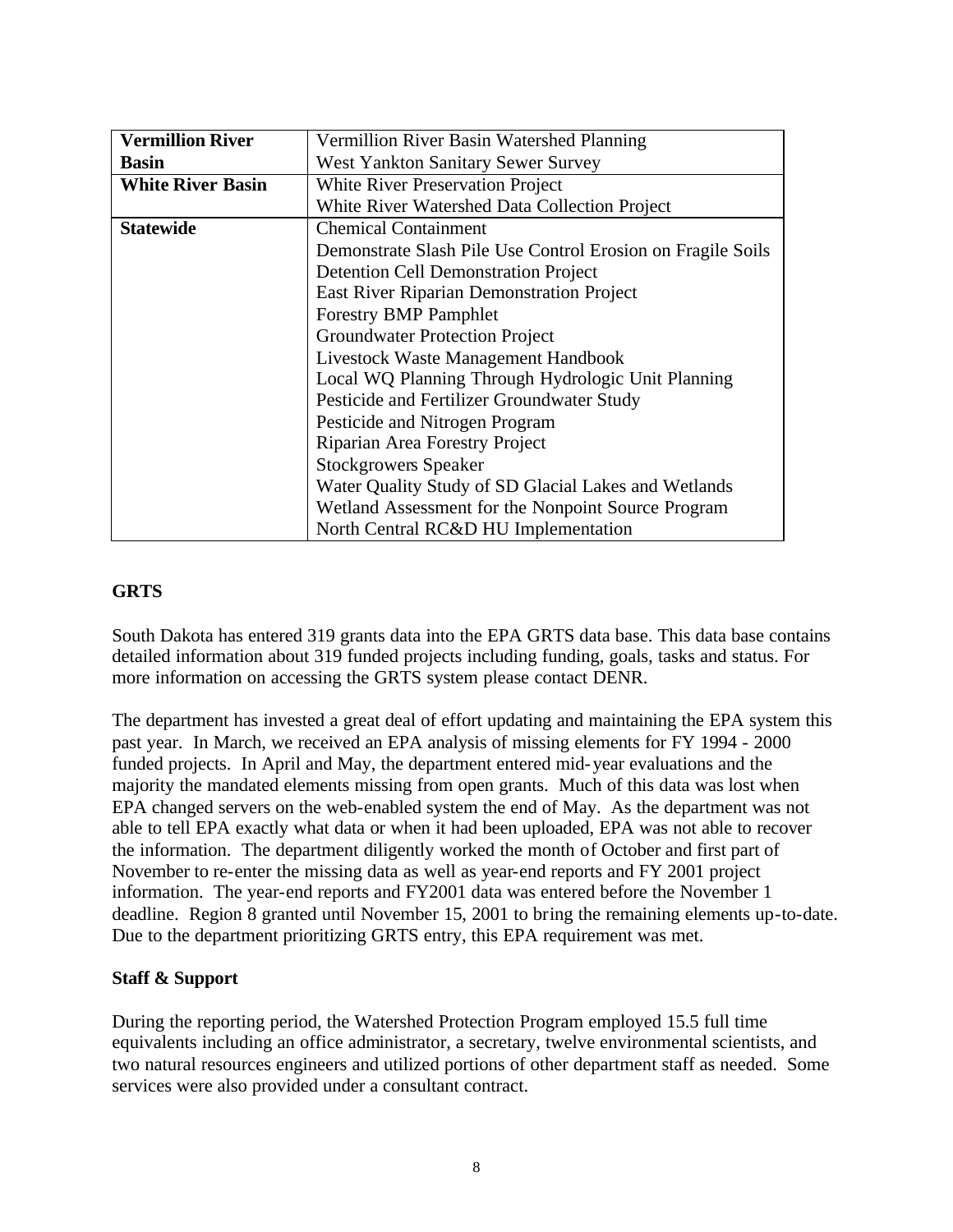Goals of the staffing plan are to:

- Provide sufficient administrative and financial support for the watershed/nonpoint source pollution control program to create and maintain functional, well-managed projects, and sustain an effective statewide program.
- Develop and conduct watershed and site-specific assessments in priority areas for the preparation and implementation of TMDLs.
- Provide sufficient technical support for the watershed/nonpoint source pollution control program to create and maintain effective projects using state-of-the-art science and engineering.
- Provide staff to implement the information and education work plan and activities, and provide general information and education support to the program and project sponsors.
- Facilitate partnering and coordination among agencies and project sponsors in the development and implementation of nonpoint source pollution control projects.

Detailed information about the program is available in the program staff & support work plan.

During this reporting period the program participated with many groups and agencies. Staff routinely attended meetings of the South Dakota Association of Conservation Districts Board of Directors, SD Board of Water and Natural Resources, SD Conservation Commission, USDA Technical Committee, SD Nonpoint Source Task Force and local conservation districts which sponsored or were considering sponsoring nonpoint source control projects. Staff also routinely met with agency staff from the US Army Corps of Engineers, Natural Resources Conservation Service, US Forest Service, Environmental Protection Agency, US Bureau of Reclamation, SD Department of Game, Fish and Parks, SD Department of Agriculture, and many other state and local governments and organizations including agricultural producer organizations.

Every active project listed in this report received staff assistance during this reporting period, often on at least a weekly basis. Staff initiated 20 contracts obligating \$3,371,931.20 and processed 200 federal funds payment requests totaling \$1,750,180.17. Staff also processed 45 state fund payment requests totaling \$331,275.70.

## **Training**

DENR nonpoint source program staff routinely train watershed project staff hired by local project sponsors. This is usually one-on-one training as needed particularly at the start of new assessment and implementation projects. At the beginning of each 319 funded project, DENR staff meets with the local sponsor staff and reviews the Project Implementation Plan. The local staff is presented with a copy of the DENR Water Project Packet which is then reviewed with them. The packet contains information on record keeping, reporting vouchering, match documentation, EPA and DENR guidance and policy memorandums, etc. Any staff involved in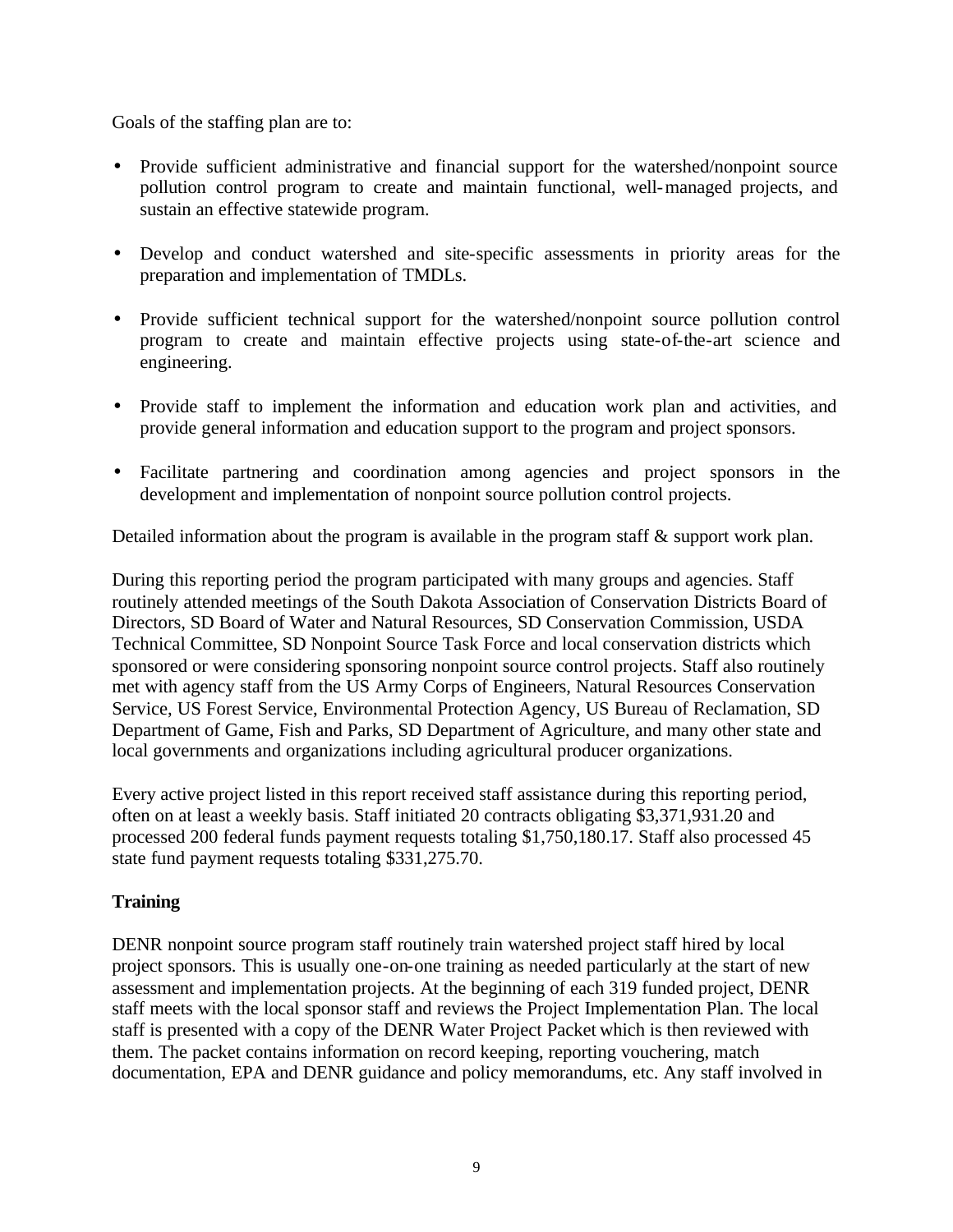monitoring activities also receives training in sample and data collection and a review of quality assurance procedures.

## **Project Guidance & Oversight**

Because DENR staff work closely with project sponsors throughout the process of identifying, assessing and abating nonpoint sources of pollution, the need for formal project oversight is reduced. Project staff are comfortable with calling DENR staff for advice and assistance when problems arise and DENR staff are in frequent communication with project staff and are in a position to assess progress. Even so, it is good to occasionally take an unbiased look at projects and procedures. This year we initiated third party project reviews utilizing the services of Pat Kuck of the Enviromed consulting firm. Mr. Kuck's long service with NRCS and as a consultant to DENR gave him a unique position to evaluate project progress. During this reporting period he reviewed the Lake Poinsett, Firesteel Creek and Animal Nutrient Management Team projects. A detailed report of each was filed with DENR and EPA. In general, he found that the projects were well managed and achieving their goals. He did identify two issues that needed follow-up.

He identified a potential problem with some projects not using a written contractual agreement to transfer cost share funds to landowners. This left the possibility that a landowner could accept cost share funds and then not implement or maintain the agreed upon BMP. DENR subsequently issued guidance requiring written agreements for funds dispersal and suggested language. This guidance specifies operation and maintenance agreement conditions between project sponsors and landowner receiving cost share for BMPs.

Mr. Kuck also found that there was some confusion regarding how, when and where projects would receive design and other technical assistance from the Animal Nutrient Management Team and NRCS staff. DENR subsequently met with NRCS and crafted a guidance memorandum on the subject. NRCS will also meet with project staff at the joint ND/SD coordinators meeting in 2002 to discuss the guidance.

EPA and DENR staff also visited projects jointly during this reporting period and reviewed their operations both in the office and in the field. In August, the Bachelor Creek, Lakes Herman, Madison & Brant, Lake Poinsett, Upper Big Sioux River, and Bigstone Lake Projects were visited. EPA subsequently filed a report. In October EPA and DENR visited the Lower Rapid Creek and Spring Creek project sites.

The Nonpoint Source Task Force also conducted onsite visits in July. They visited sites demonstrating various assessment techniques and Best Management Practices developed under the East River Riparian, Lake Poinsett and Central Big Sioux River projects.

### **Information and Education**

The Water Resources Assistance Program has maintained a web site since 1998 to provide better access by the public to program ideas, business and information. The site continues to expand with increased demand and number of users. The site currently averages over 200 hits per month.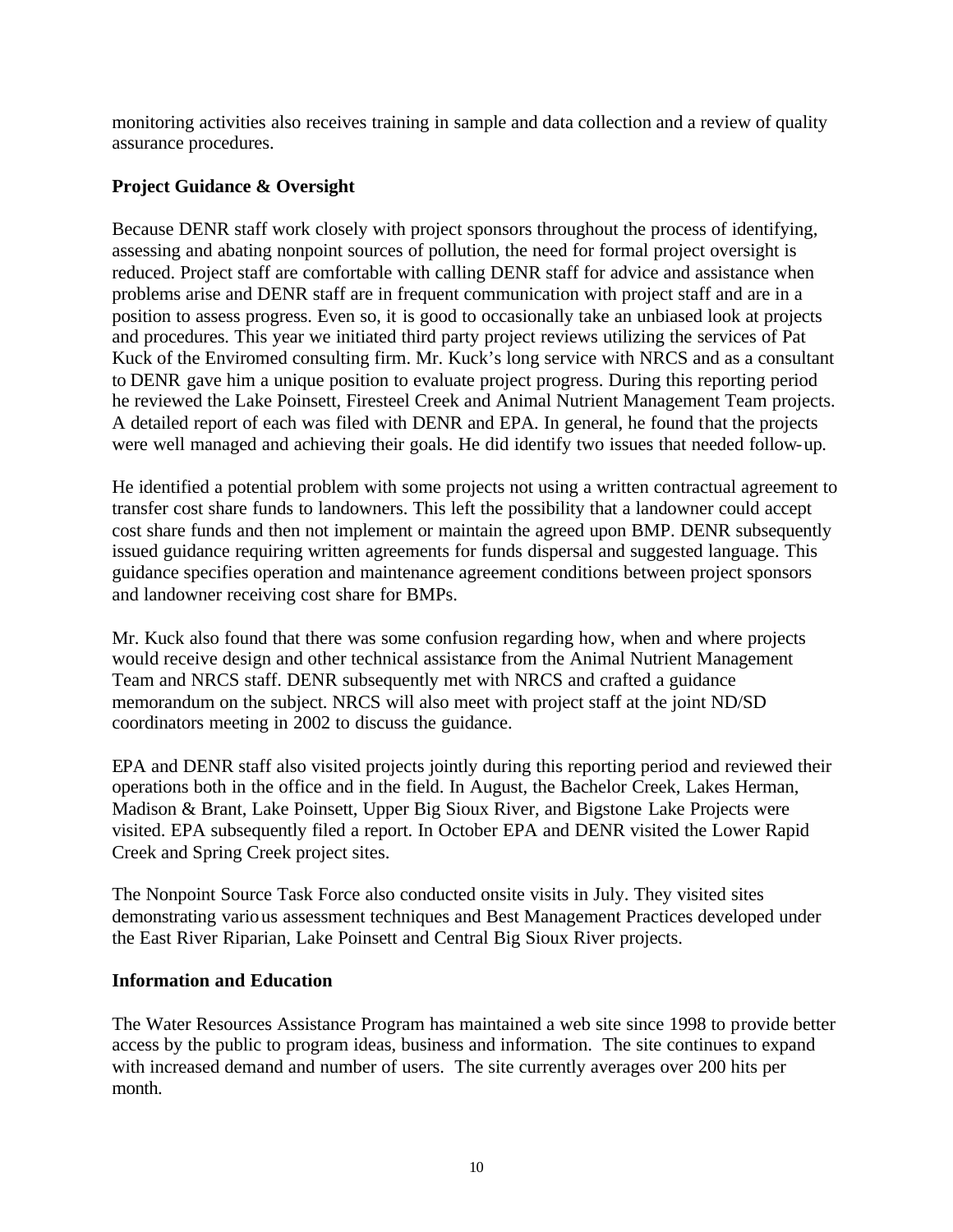The web site provides access to South Dakota's watershed nonpoint source water quality issues and activities. Some of these include:

- Total Maximum Daily Load (TMDL) information
- 303(d) Water body List
- Watershed Assessment projects
- Watershed Restoration projects
- Publications and reports
- Nonpoint Source Task Force
- Nonpoint Source Program information and education activities
- Pollution Prevention Program
- Links to related web sites

The URL address for the Watershed Protection site is: http://www.state.sd.us/denr/DFTA/WatershedProtection/wpprg.htm

The URL for the Department of Environment and Natural Resources homepage is: http://www.state.sd.us/denr/denr.html

The South Dakota NPS I & E Program has been operational for nearly 10 years. Since its inception, the program has relied primarily on community based partnerships to deliver NPS information and action opportunities to the state's residents. This approach has resulted in an outreach and information transfer mechanism that:

- is consistent with the Clean Water Action plan,
- addresses priorities identified in the South Dakota EPA Performance Partnership Agreement,
- enjoys broad-based support from agricultural and environmental groups and governmental agencies, and
- is holistic and sustainable.

The program is implemented through the DENR Water Resources Assistance Program. Activities selected and undertaken through the program are:

- based on local, state and national priorities,
- chosen to complement actions being completed by other resource management groups and agencies,
- designed to effectively reach an identified target audience, and
- part of a statewide NPS I & E Strategy adopted by the South Dakota Nonpoint Source Task Force.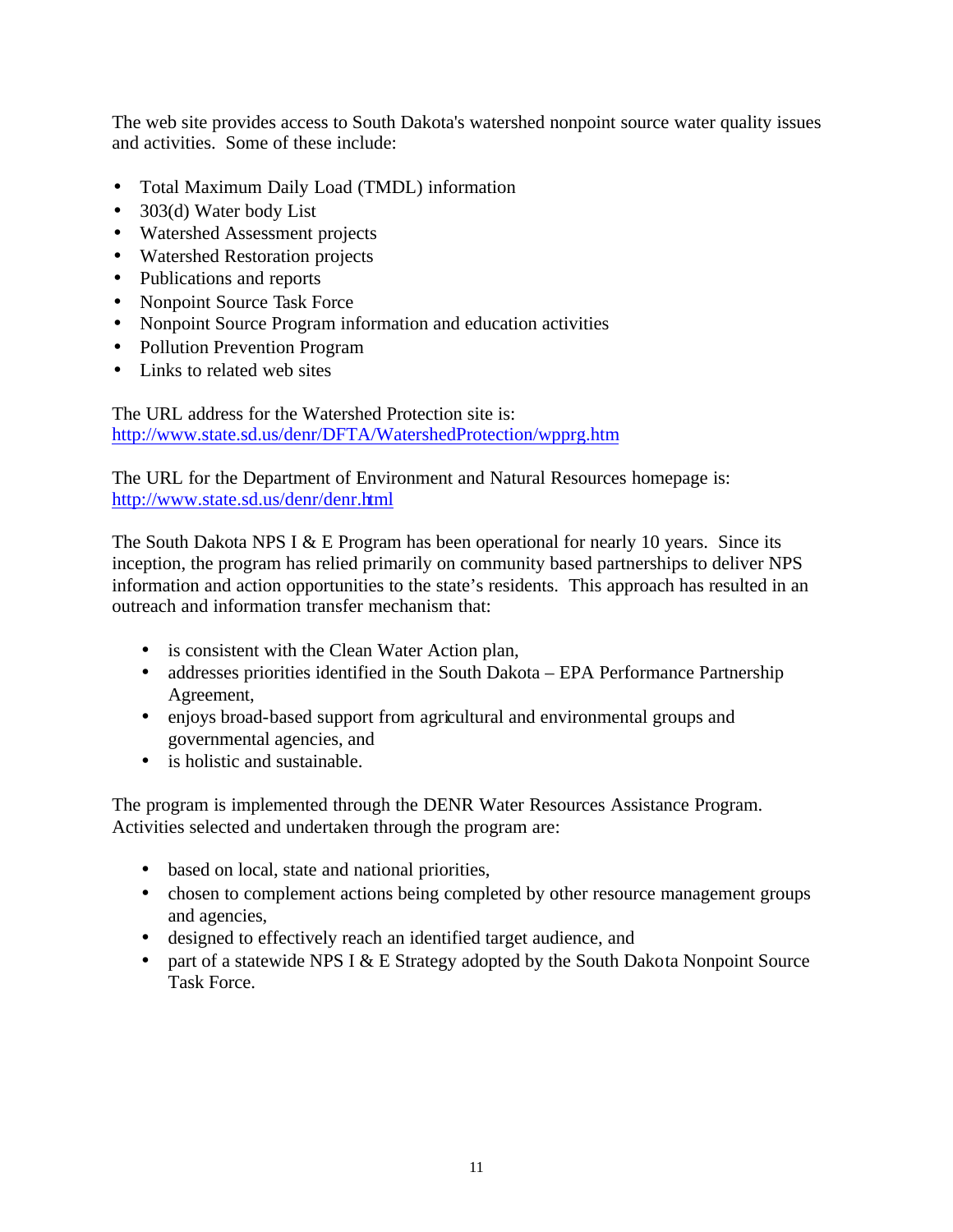The NPS priority areas addressed by the strategy are:

- animal feeding operations (AFOs),
- nutrient management, and
- TMDLs.

Selected NPS I & E products completed or in production during FY 2001 to address the priority areas follows. A comprehensive summary of the state's NPS I  $\&$  E outreach activities is in Appendix A. Many of the products referenced are available by visiting:

http://www.state.sd.us/denr/DFTA/WatershedProtection/wpprg.htm

or the URLs listed in Appendix A.

| Product                                        | <b>Target Audience</b>                            | Priority Area                                      | Comments                                                                                                                                                                                                                                                                                  |
|------------------------------------------------|---------------------------------------------------|----------------------------------------------------|-------------------------------------------------------------------------------------------------------------------------------------------------------------------------------------------------------------------------------------------------------------------------------------------|
| Video/CD                                       |                                                   |                                                    |                                                                                                                                                                                                                                                                                           |
| <b>Precision Farming</b>                       | General Agriculture                               | <b>TMDLs</b><br>Nutrient Management                | Provides farmers with<br>information on the use of<br>GPS/GIS based<br>technology to manage<br>crop production to reduce<br>pollution and improve<br>profits. Segments played<br>as a four part series on<br>Today's Ag. The weekly<br>television program reaches<br>over 40,000 viewers. |
| Manure BMPs                                    | <b>Livestock Producers</b><br>General Rural/Urban | <b>AFOs</b><br>Nutrient Management<br><b>TMDLs</b> | Presents practices that<br>producers can and are<br>using to prevent pollution<br>from livestock operations.<br>Segments played as a four<br>part series on Today's Ag.<br>Available in video and CD<br>format and by visiting the<br>DENR web site.                                      |
| <b>Onsite Waste Water</b><br>Treatment systems | Homeowners<br>Planning and Zoning                 | <b>TMDLs</b><br>Nutrient Management                | Produced to provide<br>homeowners and public<br>officials easily understood<br>information about septic<br>system installation and<br>maintenance. Airing as a<br>feature series on Today's<br>Ag scheduled during<br>December 2002.                                                      |

#### **Selected FY 2001 SD NPS Information and Education Products.**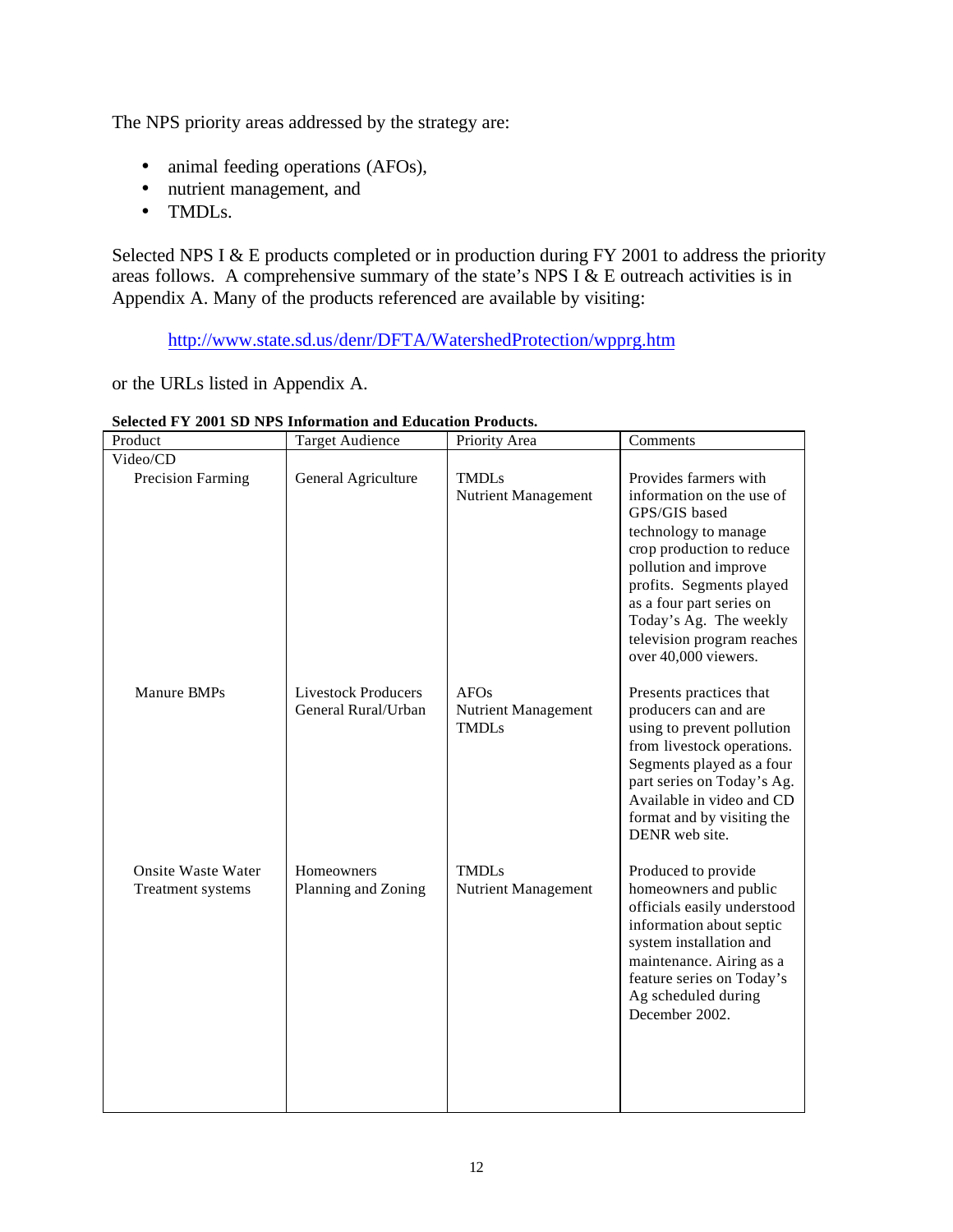| SD Forest and<br><b>Water Adventures</b>                    | Middle and High<br><b>School Students</b>         | Nutrient Management<br><b>TMDLs</b>       | The CD was produced by<br>conversion and upgrading<br>of educational modules<br>previously developed in a<br>touch screen format. The<br>conversion was completed<br>to make the modules more<br>use readily available to the<br>target user group. A copy<br>has been provided to all<br>SD middle school science<br>teachers. Copies may be<br>ordered by visiting the<br>DENR web site. This<br>program has been<br>nominated as a<br>"GODORT Notable<br>Document".                                                                 |
|-------------------------------------------------------------|---------------------------------------------------|-------------------------------------------|----------------------------------------------------------------------------------------------------------------------------------------------------------------------------------------------------------------------------------------------------------------------------------------------------------------------------------------------------------------------------------------------------------------------------------------------------------------------------------------------------------------------------------------|
| Exhibits                                                    |                                                   |                                           |                                                                                                                                                                                                                                                                                                                                                                                                                                                                                                                                        |
| <b>Managing Manure</b><br>for Profit and the<br>Environment | <b>Livestock Producers</b><br>General Agriculture | <b>AFOs</b><br><b>Nutrient Management</b> | Third year for the exhibit<br>at DakotaFest. Over 3,200<br>individuals visited the<br>2001 exhibit. The 2001<br>exhibit included the<br>integration of the Core 4<br>conservation practices into<br>manure management. The<br>exhibit was used by US<br>Secretary of Agriculture<br>Ann Veneman and US<br>Representative John<br>Thune as the location for a<br>news conference.<br>Specially designed version<br>of the exhibit was set-up<br>by project partners at<br>several ag commodity<br>group conventions and<br>expositions. |
| Phosphorus-Base<br>Nutrient Management                      | <b>Livestock Producers</b><br>General Agriculture | <b>AFOs</b><br>Nutrient Management        | The display summarizes<br>the elements associated<br>with developing and<br>implementing a<br>phosphorus-based TMDL.<br>The exhibit was set-up at<br>the 2001 Phosphorus,<br>Manure and Water Quality<br>Conference and 2001 SD<br>Assoc. of Conservation<br>Districts Convention.<br>Total attendance<br>approximately 250.                                                                                                                                                                                                           |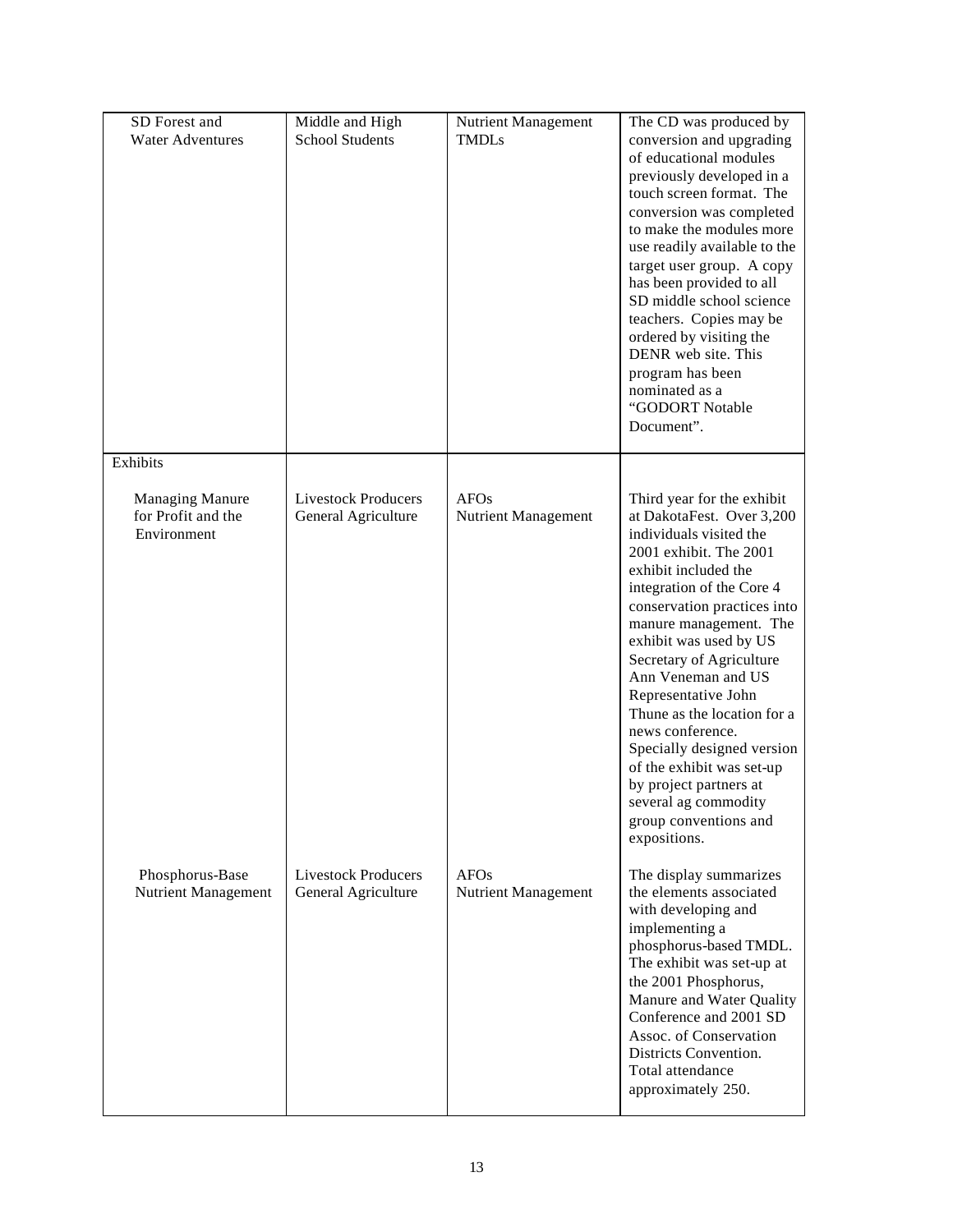| <b>NPS</b> Educational<br>Resources                                 | Middle and High<br>School Science<br>Teachers               | <b>TMDLs</b>                        | The exhibit was designed<br>to increase awareness of<br>NPS related educational<br>materials that teachers<br>could access for use in<br>their classrooms. Over<br>150 teachers attended the<br>conference. Nearly 30<br>attended a presentation to<br>learn about SD Forest and<br>Water Adventures.                                                                                                    |
|---------------------------------------------------------------------|-------------------------------------------------------------|-------------------------------------|----------------------------------------------------------------------------------------------------------------------------------------------------------------------------------------------------------------------------------------------------------------------------------------------------------------------------------------------------------------------------------------------------------|
| Surveys                                                             |                                                             |                                     |                                                                                                                                                                                                                                                                                                                                                                                                          |
| Barriers to the<br>Adoption of Not-till<br><b>Farming Practices</b> | <b>Resource Planners and</b><br><b>Assistance Providers</b> | Nutrient Management<br><b>TMDLs</b> | The survey was conducted<br>to determine barriers to<br>the adoption of no-till<br>farming. The results will<br>be used to develop more<br>effective outreach and<br>information strategies and<br>materials. The results<br>were presented to the SD<br>NPS Task Force and are<br>posted on the DENR web<br>site.                                                                                       |
| <b>BMP</b> Demonstration and<br>Evaluation                          |                                                             |                                     |                                                                                                                                                                                                                                                                                                                                                                                                          |
| <b>Managed Grazing</b>                                              | <b>Livestock Producers</b><br><b>Resource Managers</b>      | Nutrient Management<br><b>TMDLs</b> | Three sites of the six sites<br>are planned as part of the<br><b>Grassland Management</b><br>and Planning Project are<br>established. Four field<br>days held at the sites<br>during 2001 were attended<br>by approximately 250<br>producers and agency<br>personal. Articles about<br>the project and sites were<br>published in 18 different<br>newspapers with a total<br>circulation of over 57,000. |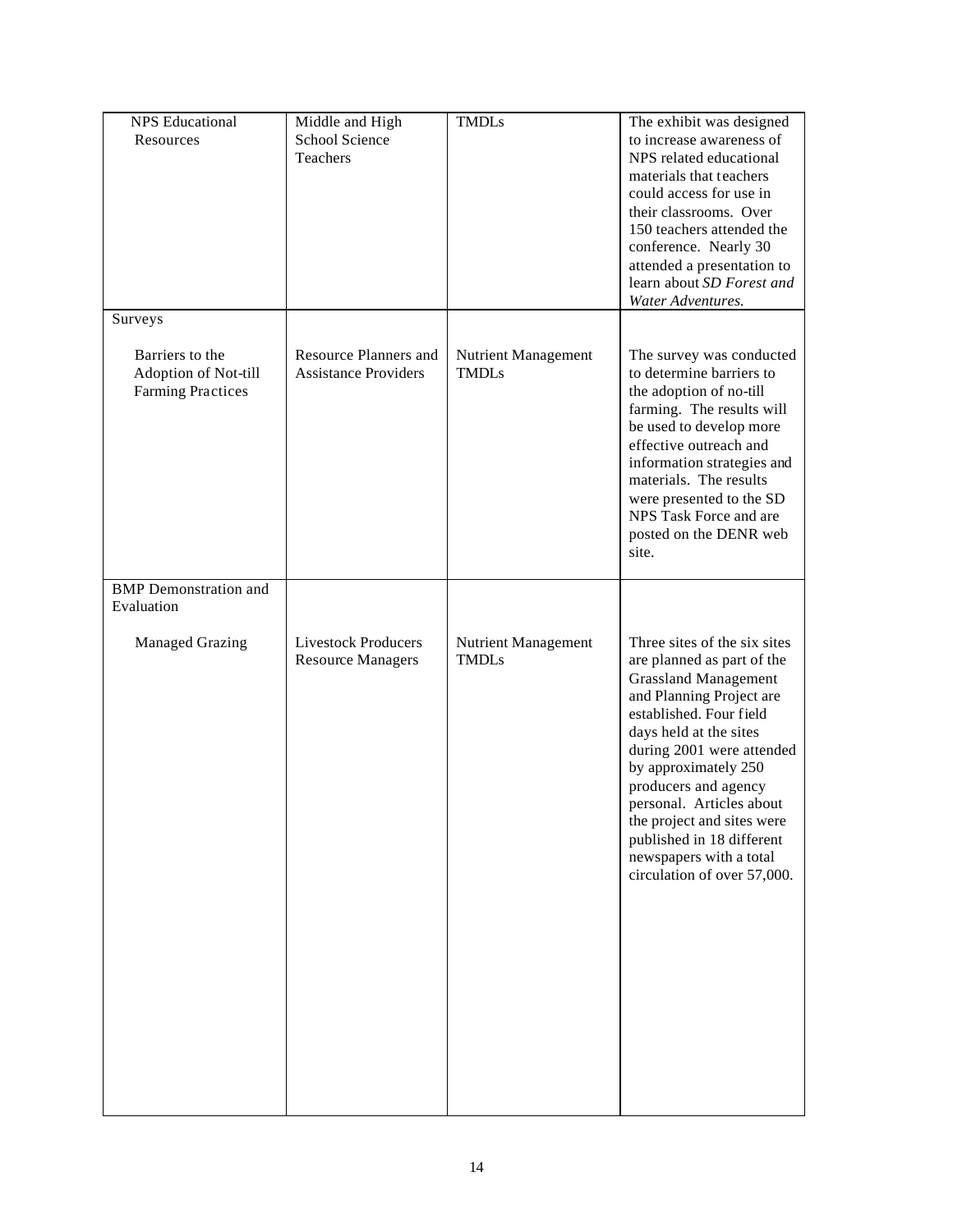| Silviculture BMP | Timber Industry          | <b>TMDLS</b> | Field audits of three recent |
|------------------|--------------------------|--------------|------------------------------|
| Audit            | <b>Resource Managers</b> |              | timber sales in the Black    |
|                  |                          |              | Hills to determine the how   |
|                  |                          |              | effectively the industry is  |
|                  |                          |              | implementing BMPs was        |
|                  |                          |              | conducted by a multi-        |
|                  |                          |              | disciplinary team of         |
|                  |                          |              | logging industry, agency     |
|                  |                          |              | and environmentalists.       |
|                  |                          |              | The audits revealed the      |
|                  |                          |              | industry is effectively      |
|                  |                          |              | installing needed BMPS       |
|                  |                          |              | and provided information     |
|                  |                          |              | that will be used to revise  |
|                  |                          |              | existing state Silviculture  |
|                  |                          |              | BMP manuals and guides.      |
|                  |                          |              |                              |

### **Other Resources**

While funds provided through the Environmental Protection Agency play an important role in nonpoint source control in South Dakota, the program also takes advantage of resources from many other sources, public and private. The "South Dakota Nonpoint Source Program Manual" lists many of the available sources of resources. A few are summarized here.

#### **Natural Resources Conservation Service**

United States Department of Agriculture's (USDA) Natural Resources Conservation Service (NRCS) Environmental Quality Incentives Program (EQIP) has replaced the Great Plains Conservation Program - however, there are still 147 active Great Plains Contracts in South Dakota that funded \$27,146 of conservation work in 2001.

EQIP Priority areas - There were twenty-four priority areas funded in 2001 for \$2,712,326. The break down for each priority area is as follows:

| <b>American Creek HU</b>                      | \$48,380  |
|-----------------------------------------------|-----------|
| <b>Bad River Watershed</b>                    | \$522,761 |
| <b>Bear Creek Watershed</b>                   | \$48,962  |
| <b>Belle Fourche River</b>                    | \$362,167 |
| Clear Lake Restoration (Deuel Co.)            | \$50,000  |
| Deep Creek Watershed                          | \$107,415 |
| <b>Fall River Water Users</b>                 | \$66,801  |
| <b>Firesteel Creek</b>                        | \$116,042 |
| <b>Grand River Watershed</b>                  | \$200,276 |
| Lake Faulkton Watershed                       | \$117,921 |
| Lower Little Minnesota River - Big Stone Lake | \$19,492  |
| Medicine Creek Drainage                       | \$22,574  |
| Medicine Root Watershed                       | \$131,689 |
| South Fork Moreau River Watershed             | \$76,044  |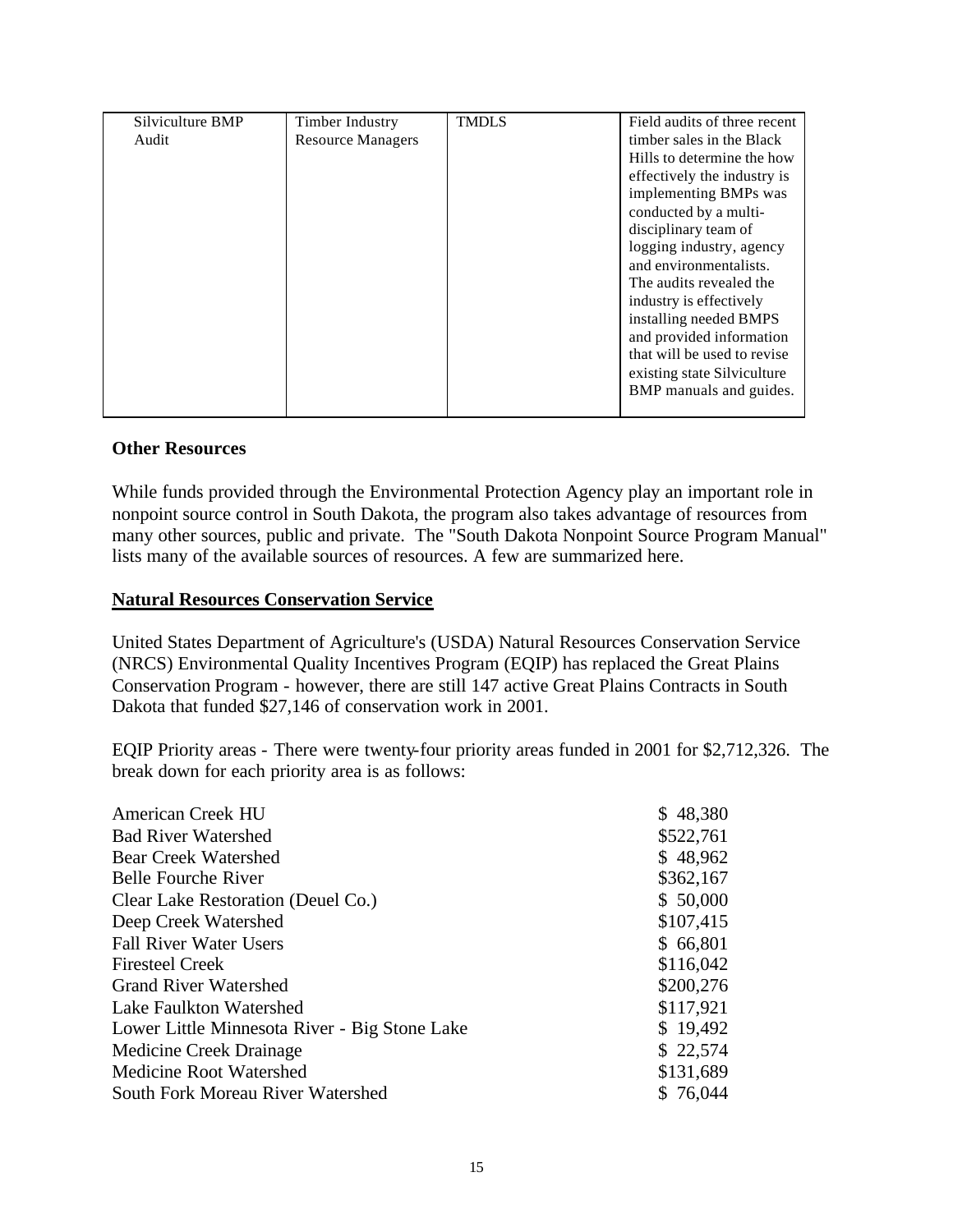| \$13,013  |
|-----------|
| \$19,222  |
| \$71,601  |
| \$55,398  |
| \$19,262  |
| \$78,840  |
| \$108,959 |
| \$79,247  |
| \$287,708 |
| \$88,552  |
|           |

The EQIP statewide resource concerns for 2001 were funded at \$1,132,768 and were broken down as follows:

| Water Quality and Quantity              | \$588,420 |
|-----------------------------------------|-----------|
| Grazing Land Health and Productivity    | \$373,782 |
| Erosion Control on Highly Erodible Land | \$106,441 |
| Wildlife Habitat Functions and Values   | \$64,125  |

The small watershed program funded two PL-566 projects in South Dakota in 2001. The projects were the Lower Little Minnesota River - Big Stone Lake, land treatment project in northeast South Dakota and the Fall River Water Users rural water system in southwestern South Dakota. The land treatment project was funded at \$167,900, and the rural water project was funded for \$200,000 in 2001.

The NRCS level of technical assistance will remain consistent with that of the prior years. No major changes for staffing or funding are expected. Even though staffing will be maintained at current levels, technical assistance may be a problem due to mandated workload requirements.

The Wetlands Reserve Program provided \$3,500,000 in 2001 for both permanent and 30 year easements, which restored 3,852 acres of wetlands in South Dakota.

The Emergency Watershed Protection Program (EWP) floodplain easement has provided offers of \$2,730,448 for permanent protection on 5,366 acres of floodplains.

The Conservation Reserve Program (CRP) has 1,418,526 active acres in 2001. These lands are put into permanent vegetative cover, which is very effective in reducing erosion and improving water quality. In addition, 116,653 acres were in Continuous Sign-up CRP. This program is for protection of sensitive acres for tree belts, buffers, grassed waterways etc. that don't have to go through the bid process to be eligible for the program.

The Wildlife Habitat Incentives Program (WHIP) funded 49 contracts on 36,215 acres for \$250,658 in new contracts in 2001. Interest in WHIP remains high and an additional 94 contracts totaling over \$500,000 could have been funded if funding was available.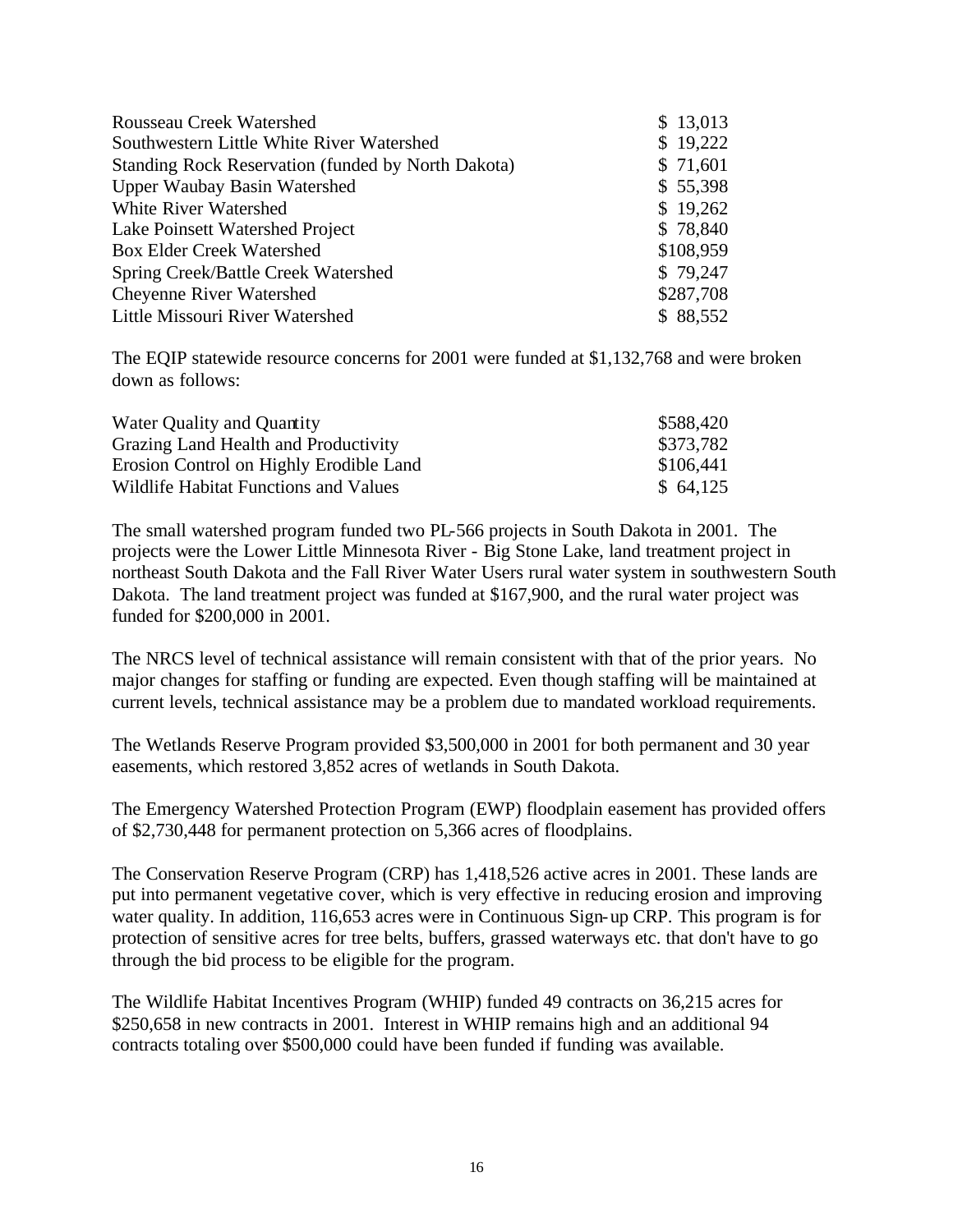The Soil and Water Conservation Assistance Program (SWCA) is a single year program that was funded for the first time in 2001. South Dakota funded 20 contracts on 40,376 acres for \$448,976. The SWCA program provided financial and technical assistance to participants to address threats to soil, water and related natural resource concerns.

## **US Forest Service**

Public notices and other notices of proposed US Forest Service actions and permits were reviewed and coordinated as necessary. Assistance was also provided to the Forest Service in assessing damage and in preparing prevention plans for potential water quality impacts in the aftermath of the Lookout Mountain and Jasper fires in the Black Hills. Coordination with the Forest Service on TMDL water bodies within the forest boundaries has been on ongoing process. The Forest Service also participated in the BMP evaluations discussed in the I&E section of this report.

## **South Dakota Water & Environment Fund**

The Water Resources Assistance Program administers the Consolidated Water Facilities Construction program which provides state grants and low interest loans for projects on the State Water Facilities Plan. Structural and construction Best Management Practices like dredging, animal waste facilities and shoreline stabilization are eligible for cost share funds as part of a watershed restoration project. The program also administers a special appropriation from the department's environmental and natural resources fee fund which provides state funds for TMDL assessment projects. Awards for this reporting period were:

| Project                                         | Amount    | Source       |
|-------------------------------------------------|-----------|--------------|
| <b>Belle Fourche River Watershed Assessment</b> | \$75,580  | Fee Fund     |
| N. Central Big Sioux / Oakwood Lake Assessment  | \$42,419  | Fee Fund     |
| Kingsbury County Lakes Assessment               | \$102,644 | Fee Fund     |
| <b>Clear Lake Watershed Restoration</b>         | \$95,000  | Consolidated |
| Turtle Creek / Lake Redfield Restoration        | \$25,000  | Consolidated |

## **SD Conservation Commission**

The South Dakota Conservation Commission provides grants of state funds to conservation districts for implementation of Conservation Best Management Practices through their projects. In this reporting period, they awarded \$784,034 of which \$650,744 directly supported NPS projects. DENR staff coordinated with the Commission, participated in project grant application reviews and attended all Commission meetings.

## **319 Grant Match**

Nonfederal match of 40% of project expenditures is required to match EPA 319 grants. South Dakota has a history of over matching 319 grants even though the state takes a very conservative approach to accumulating and approving nonfederal match. Since much of the match comes from construction and implementation of BMPs, most match occurs in the later years of the 319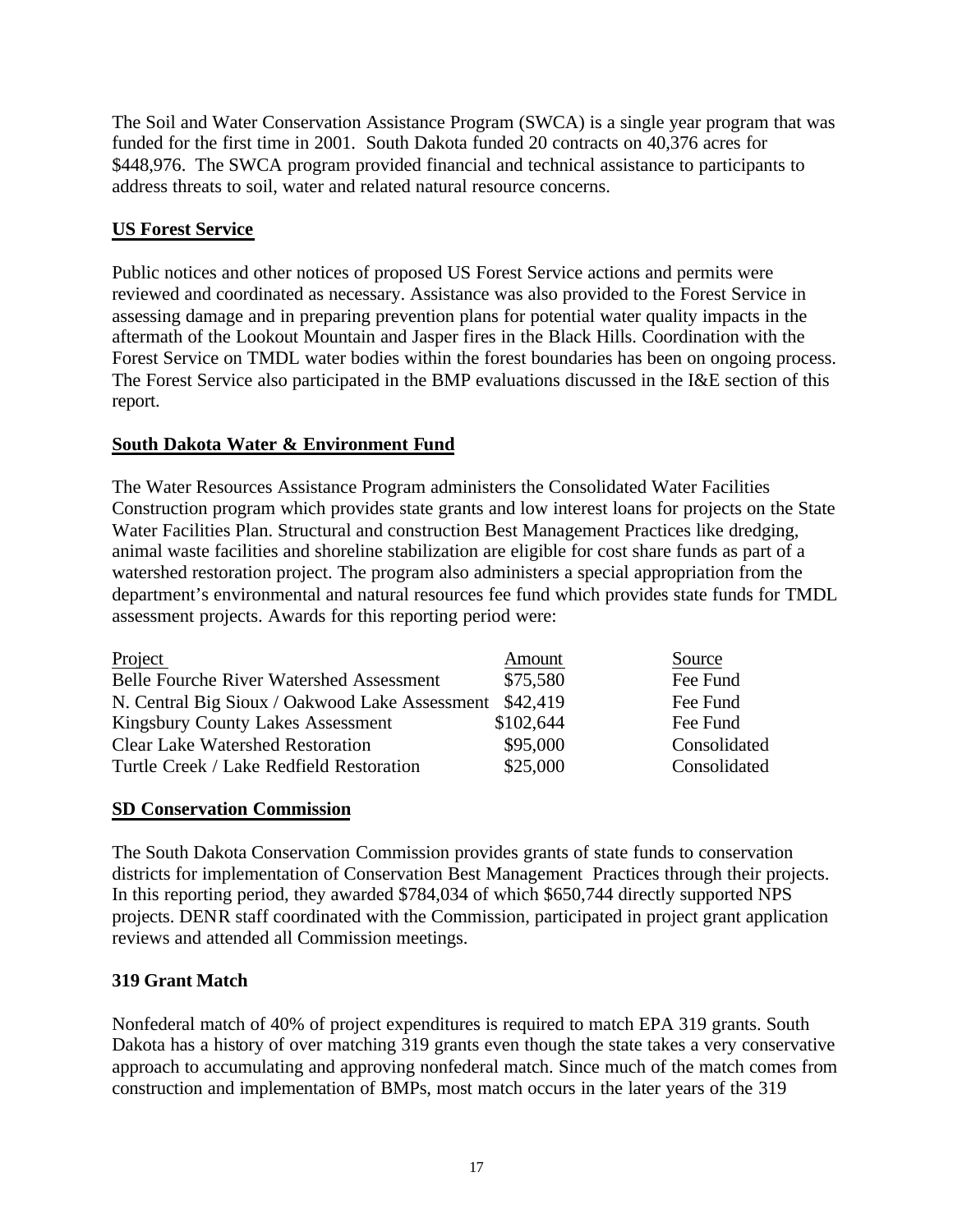grants. A summary of documented nonfederal match is displayed in Appendix B.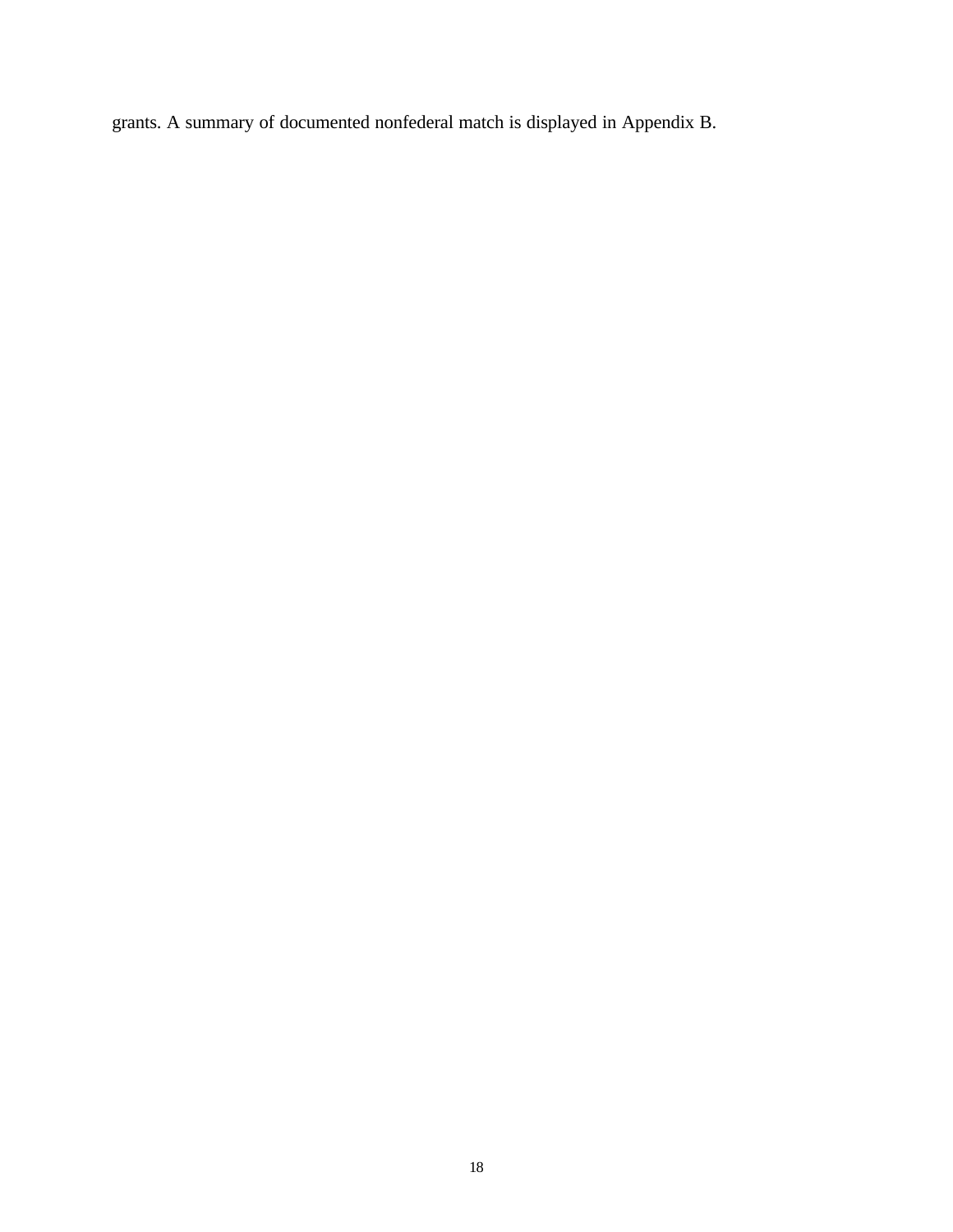#### **WATER QUALITY IMPROVEMENTS - BAD RIVER**

The Bad River watershed, 3,172 square miles that drain into the Missouri River at Ft. Pierre, South Dakota, consists primarily of highly erodible shallow and dense clays. The river does not support its assigned beneficial uses primarily because its sediment load has been an average of 3.25 million tons per year, which also severely impacts the Lake Sharpe impoundment of the Missouri River. The sport fishery in this reach of the Missouri River contributes about \$2.5 million annually to Pierre's economy, but only when it is not impaired by turbidity from the Bad River. When the Bad River is flowing, the value essentially goes to zero.

The Bad River's sediment load settles in the Missouri River near Pierre and Ft. Pierre and has significantly filled the channel. The result is increased flooding in the municipalities and surrounding area, and a consequent reduction in the water that the U.S. Army Corps of Engineers will release from the Oahe Reservoir during extremely cold periods. The loss of power generation during these times has an average annual value of \$12.5 million. Beyond economic value, however, is a greater concern; namely, that the loss of power generation during critical winter conditions may result in regional multi-state brown- or black-out conditions with consequent loss of life. If the sediment continues to accumulate, the Corps of Engineers predicts flow restrictions and subsequent power generation curtailments even under open channel flows.

People generally believed that the sediment came mostly from South Dakota badlands in the upper basin and tablelands that had been converted from grasses to wheat production. The assessment program determined, however, that the lower third of the watershed produces twothirds of the sediment -- primarily from gully erosion on grazing lands and stream bank scour. The next step toward a solution was to begin a demonstration project in the 250-square- mile Plum Creek subwatershed to illustrate the feasibility of pollution controls. The practices were carefully chosen not to jeopardize the economic stability of ranches and farms in the project area. In the Bad River watershed, the project promoted an array of practices: planned grazing systems, proper grazing use, erosion control structures, riparian revegetation, range seedings, water spreader systems, and alternative stock watering facilities.

Results of the demonstration project exceeded expectations and achieved a significant reduction in erosion and sediment delivered to the Bad River. In 1990, Plum Creek delivered 82.7 tons of sediment per acre/foot of runoff. The average annual sediment delivery during 1993 through 1995 was 10.2 tons of sediment per acre/foot of runoff. These data were collected by the U.S. Geological Survey in cooperation with Stanley County Conservation District and published in the annual USGS Water Resources Data for South Dakota, 1990 through 1995. Years 1991 and beyond were unusually high precipitation years. Nevertheless, a significant reduction of sediment delivery was apparent. Increased vegetation in the formerly eroded streambanks and riparian areas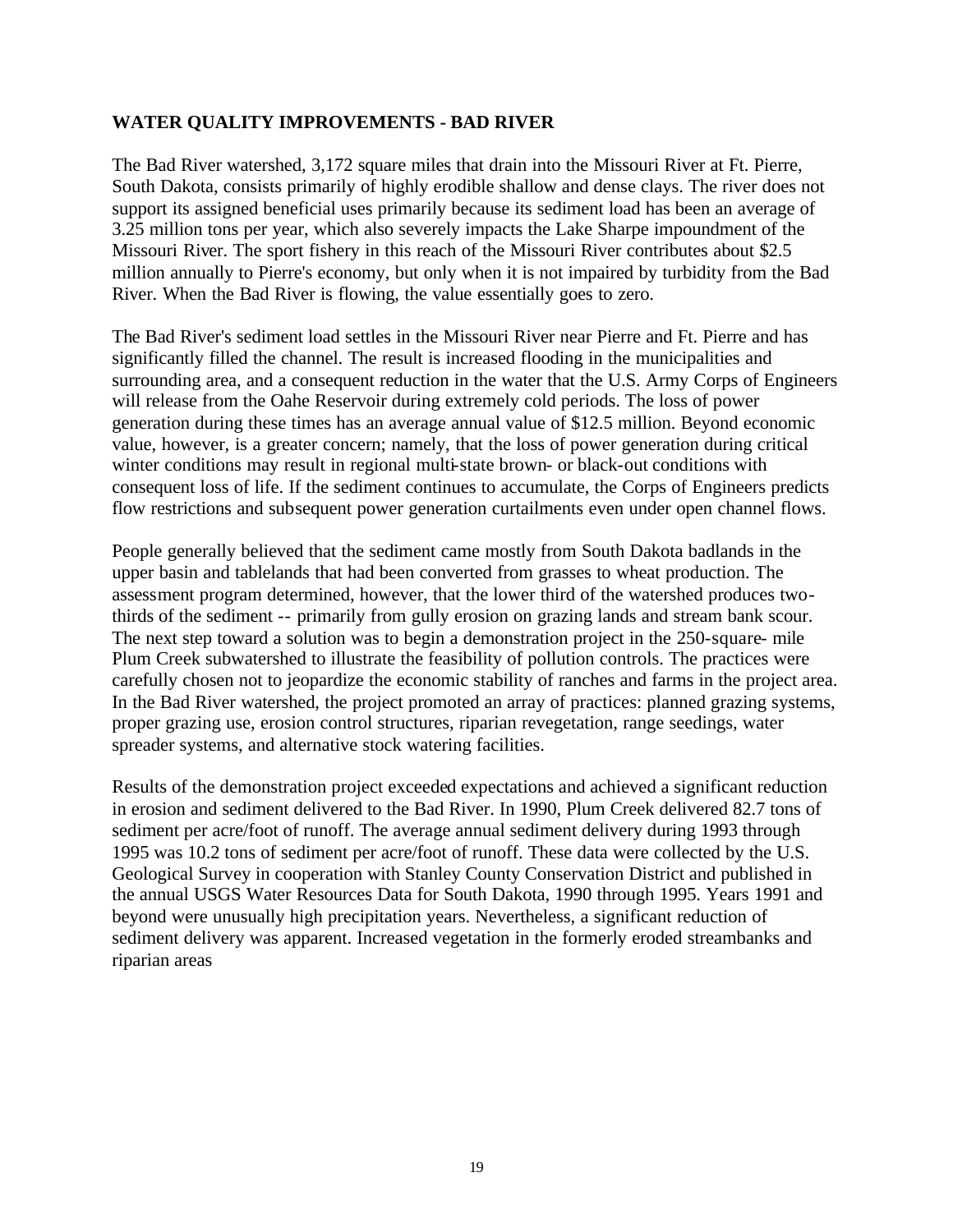helped control water yield. Improved land resource management by project cooperators further reduced total runoff.

Landowner participation in the Plum Creek watershed was approximately 90 percent, with approximately 95 percent of the land under some type of intense management. The watershed residents have supported expansion of the project to the rest of the basin and demands for technical and financial assistance have been about four times expected levels. Subsequent interviews of demonstration project landowners found that they continued and expanded best management practices after the demonstration phase ended.

Following the Plum Creek Demonstration Project, the project was expanded into the rest of the Lower Bad River drainage and a TMDL was developed. The TMDL called for a reduction of 30% in Bad River sediment delivery to Lake Sharpe from the 3.25 Million tons per year measured by the USGS and Corps of Engineers. Data released by the Corps of Engineers in 2001 show that the Bad River currently delivers 1.95 Million tons of sediment per year. This is a 40% reduction, based on an average of USGS data form 1972 through 1997, and exceeds the TMDL goal. A linear regression of the same data base from 1948 through 2000 shows a 50% reduction in sediment delivery. The Bad River Project continues to implement BMPs in the lower watershed.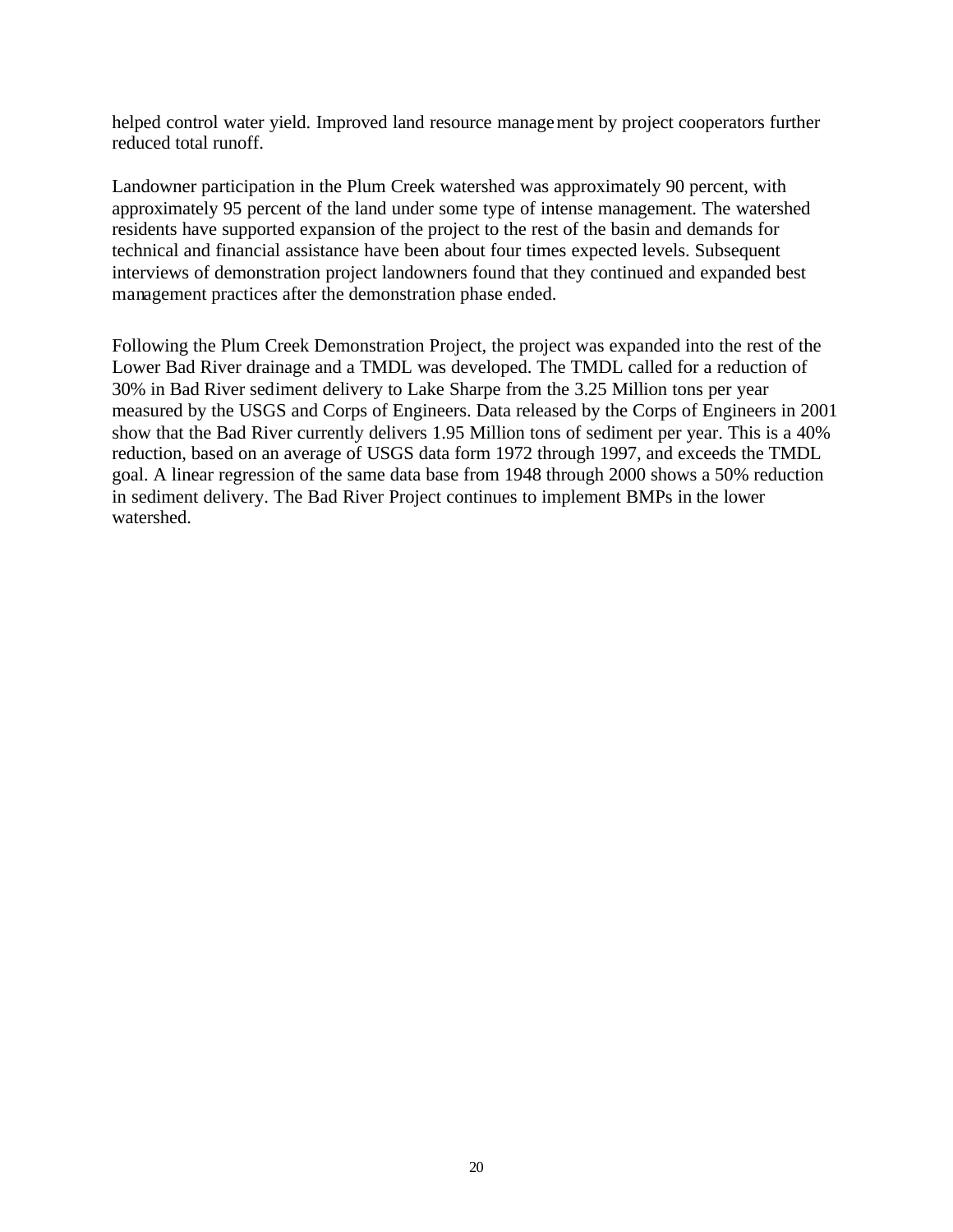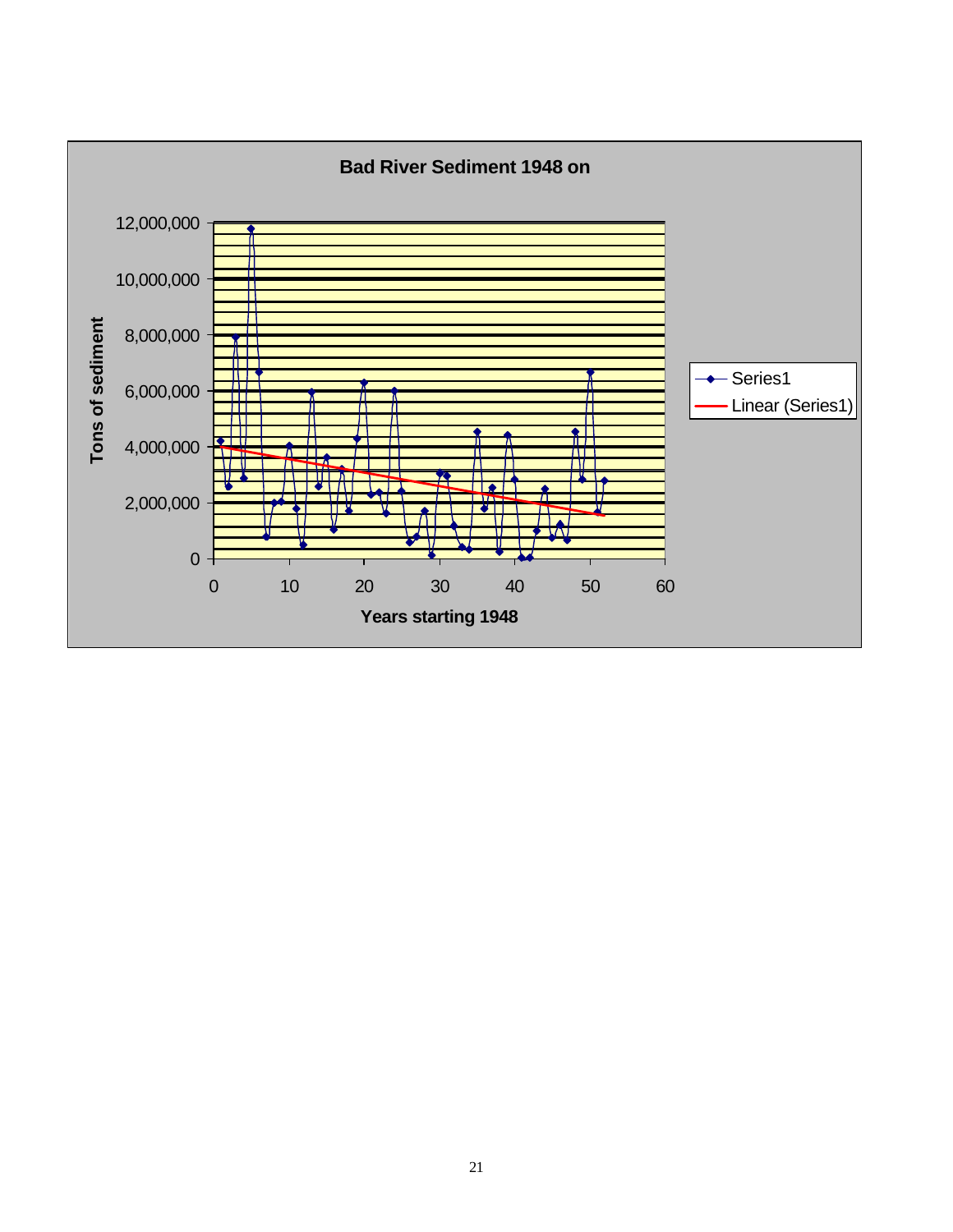## **Appendix A – Information and Education Project Matrix**

| <b>ACTIVITY</b>                                              | <b>PRIMARY</b><br><b>TARGET</b>    | PRIORITY AREA                      | <b>DENR</b><br><b>PROGRAM</b>                                       | <b>PRIMARY PROJECT</b><br><b>PARTNERS</b>                                                                                            | <b>IMPLEMENTATION</b><br><b>STATUS</b>                                                                                                                                                                                                                         |
|--------------------------------------------------------------|------------------------------------|------------------------------------|---------------------------------------------------------------------|--------------------------------------------------------------------------------------------------------------------------------------|----------------------------------------------------------------------------------------------------------------------------------------------------------------------------------------------------------------------------------------------------------------|
|                                                              | <b>AUDIENCE</b>                    |                                    | <b>INTERFACE</b>                                                    |                                                                                                                                      |                                                                                                                                                                                                                                                                |
| <b>Volunteer Watershed Activities</b><br>Citizens Monitoring | General Urban/Rural                | <b>TMDL</b>                        | Surface Water                                                       | SD Lakes & Streams Assoc.<br>SD Discovery Center<br><b>Local Organizations</b><br>Water Development Districts                        | Ongoing. Financial assistance<br>provided by 319 Grants through<br>DENR and RGI Grants from EPA.<br>Water quality data collected by<br>citizens' monitoring groups is stored                                                                                   |
| Storm drain Stenciling                                       | Urban                              | TMDL<br>Nutrient Management        | Surface Water<br>Source Water                                       | SD Lakes & Streams Assoc.<br>SD Discovery Center<br><b>Local Organizations</b><br>Water Development Districts                        | in a database maintained by the SD<br>Lakes and Streams Association. The<br>data base can be accessed DENR's<br>web site:                                                                                                                                      |
| Adopt*A*Stream                                               | General/Urban                      | <b>TMDL</b><br>Nutrient Management | Surface Water<br>Source Water                                       | SD Lakes & Streams Assoc.<br>SD Discovery Center<br><b>Local Organizations</b><br><b>Water Development Districts</b>                 | http://www.state.sd.us/denr/DFTA/W<br>atershedProtection/Voluntary.htm                                                                                                                                                                                         |
| <b>Coordinated Resource Management</b>                       | Agriculture<br>General Adult/Urban | <b>TMDL</b><br>Nutrient Management | All Media Programs                                                  | <b>SDACD</b><br><b>Midwest Mediation</b><br><b>NRCS</b><br><b>USFWS</b><br><b>US Forest Service</b><br>Northwest Area Foundation     | Complete/Ongoing. Facilitator<br>training and process manuals funded<br>through 319 Grant from DENR and<br>Northwest Area Foundation. Process<br>manual, "Getting Results from Public<br>Involvement" and training for local<br>groups available upon request. |
| <b>Bootstraps</b>                                            | <b>Farmers and Ranchers</b>        | <b>TMDL</b>                        | <b>Pollution Prevention</b><br>Ag Waste Workgroup                   | <b>NRCS</b><br>RC&DS<br><b>SDSU Extension Service</b><br>SD Dept. of Ag<br>SDACD & Conservation Districts<br>SD Grasslands Coalition | Program development complete.<br>Transfer to new user groups ongoing.<br>Assistance to new groups and support<br>of activities related to resource<br>management plans developed<br>available through 319 grant from<br>DENR to SDACD.                         |
| <b>Precision Farming</b>                                     | General Agriculture                | <b>TMDL</b><br>Nutrient Management | <b>Pollution Prevention</b><br><b>Surface Water</b><br>Source Water | <b>SDSU</b> Extension Service<br><b>NRCS</b><br><b>SDACD</b><br>SD Dept. of Ag                                                       | Complete. Financial assistance<br>provided through P 2 Program. Video<br>produced was aired as a four part<br>feature series on Today's Ag during<br>January-February 2001.                                                                                    |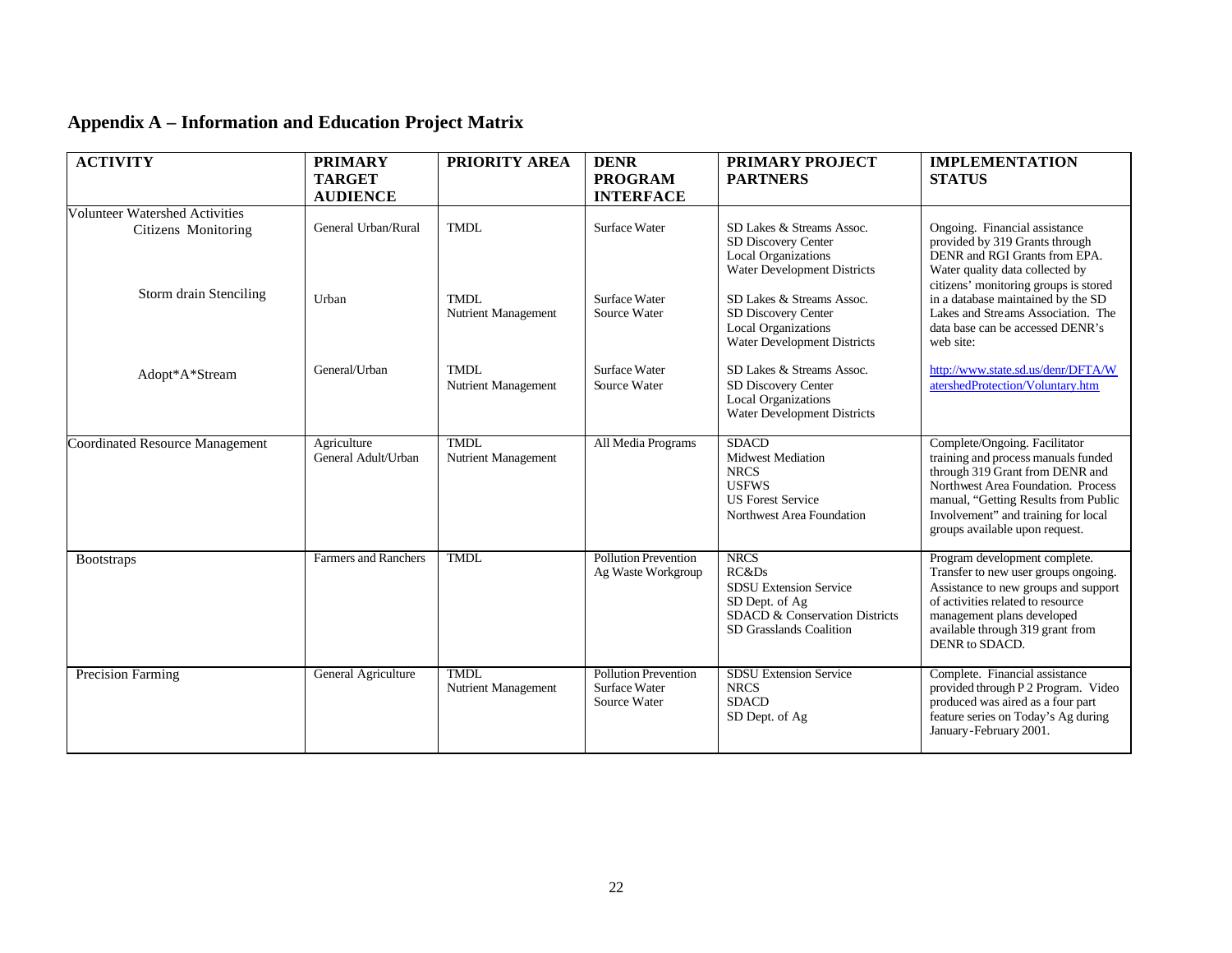| <b>No-till Farming</b>                                   | General Agriculture                                                 | <b>TMDL</b><br>Nutrient Management                 | Surface Water<br>Source Water                                      | <b>SDSU Extension Service</b><br><b>NRCS</b><br><b>SDACD</b><br>SD Dept. of Ag<br>SD No-till Association<br>Ducks Unlimited | Complete/Ongoing. 319 funded project<br>segment complete. Project continuing<br>with funding from other sources.<br>The results of a survey conducted to<br>determine barriers to the adoption of<br>no-till farming by producers is available<br>by accessing:<br>http://www.state.sd.us/denr/DFTA/Wat<br>ershedProtection/P2/Documents/Notill<br>Survey_Final_Report.pdf<br>The No-till Seeding Concepts video<br>produced is available by accessing the<br>DENR web site at:<br>http://www.state.sd.us/denr/DFTA/Wat<br>ershedProtection/wpprg.htm |
|----------------------------------------------------------|---------------------------------------------------------------------|----------------------------------------------------|--------------------------------------------------------------------|-----------------------------------------------------------------------------------------------------------------------------|-------------------------------------------------------------------------------------------------------------------------------------------------------------------------------------------------------------------------------------------------------------------------------------------------------------------------------------------------------------------------------------------------------------------------------------------------------------------------------------------------------------------------------------------------------|
| <b>BMP</b> Training<br>Silviculture                      | Timber Industry<br><b>Resource Managers</b>                         | <b>TMDL</b><br>Riparian Areas<br>Sediment          | Surface Water<br>Source Water                                      | SD Forest Resource Association<br>SD Dept. of Ag<br><b>USFS</b>                                                             | Complete. Two workshops held<br>summer 2000. Field audits of BMPs<br>conducted summer 2001. Virtual tour<br>of the audit sites is available at:                                                                                                                                                                                                                                                                                                                                                                                                       |
| <b>Onsite Wastewater</b><br><b>Treatment Systems</b>     | Home Owners<br>Planning and Zoning                                  | <b>TMDL</b><br>Nutrient Management<br>Ground Water | <b>Ground Water</b><br>Source Water<br><b>Pollution Prevention</b> | <b>Black Hills RC&amp;D</b><br><b>SDSU Extension Service</b>                                                                | http://www.hpcnet.org/timberaudit<br>In progress. Two workshops held<br>spring 2000. Additional outreach<br>activities and production of a BMP<br>video is in progress. Airing of the<br>video as a feature series on Today's Ag<br>is scheduled for December 2002.                                                                                                                                                                                                                                                                                   |
| <b>Urban Stormwater</b>                                  | Public Works Depts.                                                 | <b>TMDL</b><br>Sediment                            | <b>Pollution Prevention</b><br>Surface Water<br>Source Water       | American Public Works Assoc.<br>Municipal League                                                                            | In progress. Completion of model<br>prevention-based stormwater plans is<br>scheduled for Feb. 2002. A stormwater<br>workshop is planned for spring 2002.                                                                                                                                                                                                                                                                                                                                                                                             |
| <b>BMP</b> Training (Continued)<br><b>Urban Sediment</b> | Public Works Depts.<br>Planning and Zoning<br>Construction Industry | <b>TMDLs</b><br>Sediment                           | <b>Pollution Prevention</b><br>Surface Water<br>Source Water       | American Public Works Assoc.<br>Municipal League<br><b>NRCS</b>                                                             | Complete/Oning. Slide set developed<br>through NPS I&E Program. Workshop<br>held spring 1996 with support through<br>P <sub>2</sub><br>Program. Workshop targeting<br>construction industry is planned.                                                                                                                                                                                                                                                                                                                                               |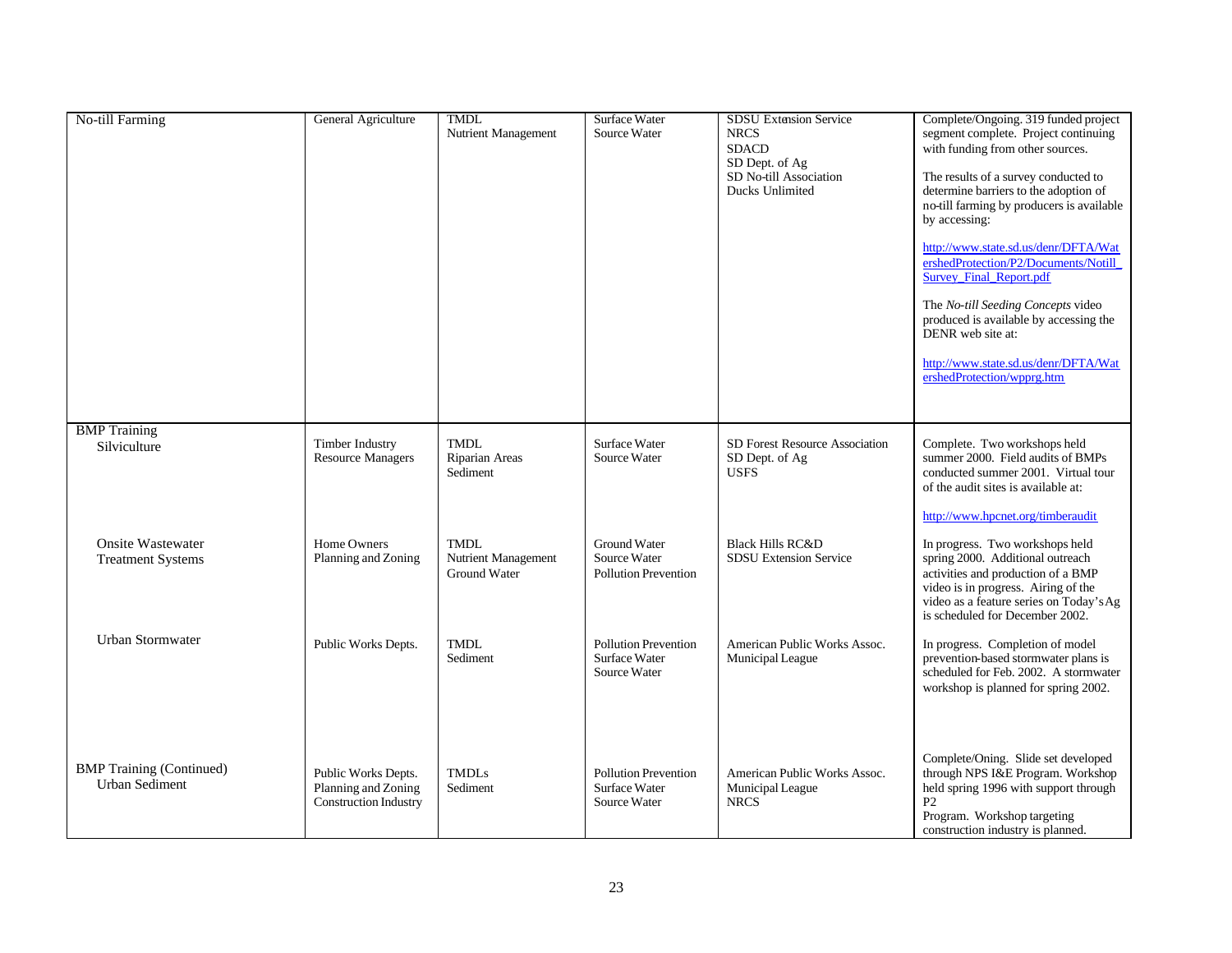| Riparian                                | General Agriculture                               | <b>TMDL</b>                                    | Surface Water                                                                                      |                                                                                                                                                         |                                                                                                                                                                                                                                                                                                                                                                    |
|-----------------------------------------|---------------------------------------------------|------------------------------------------------|----------------------------------------------------------------------------------------------------|---------------------------------------------------------------------------------------------------------------------------------------------------------|--------------------------------------------------------------------------------------------------------------------------------------------------------------------------------------------------------------------------------------------------------------------------------------------------------------------------------------------------------------------|
|                                         | <b>Livestock Producers</b><br>General Urban       | Nutrient Management<br>Sediment                | Source Water                                                                                       | SD Grassland Coalition<br><b>NRCS</b><br>RC&Ds                                                                                                          | Ongoing. Three field workshops on the<br>use of vegetative methods held. East                                                                                                                                                                                                                                                                                      |
|                                         | <b>Livestock Producers</b>                        |                                                | Surface Water                                                                                      | <b>SDSU Extension Service</b>                                                                                                                           | River Riparian Demonstration Project<br>completed with financial support<br>through 319 Program. Workshops<br>using distance learning in combination<br>with site specific field experiences in<br>planning.                                                                                                                                                       |
| Grazing Management                      | <b>Resource Managers</b>                          | <b>TMDL</b><br>Nutrient Management<br>Sediment |                                                                                                    | RC&Ds<br><b>NRCS</b><br><b>SDACD &amp; Conservation Districts</b><br>SDSU Extension Service<br>SD Dept. of Ag<br>SD Grassland Coalition<br><b>SDGFP</b> | In progress. Project demonstration sites<br>initiated through the SD Soil and Water<br>Conservation Fund Grant, Bootstraps<br>Program and watershed projects.<br>Technical assistance for planning and<br>implementation of grazing systems<br>added through 319 grant award 2001.<br>Information transfer activities include<br>field days, a web site and video. |
| Manure Management<br>Training and Video | <b>Livestock Producers</b>                        | <b>TMDL</b><br>AFO/CAFO<br>Nutrient Management | Ag Waste Workgroup<br><b>Pollution Prevention</b>                                                  | SDACD & Conservation Districts<br><b>NRCS</b><br>RC&Ds<br><b>SDSU Extension Service</b>                                                                 | Ongoing. Protecting Our Water, a<br>video describing AFO/CAFO<br>requirements in SD was produced and<br>aired over SDPBS. Copies available<br>from local libraries and DENR.<br>Train ing for permitted facility owners<br>ongoing through SDSU-DENR<br>partnership.                                                                                               |
| Exhibit                                 | <b>Livestock Producers</b><br>General Adult/Urban | <b>TMDL</b><br>AFO/CAFO<br>Nutrient Management | Ag Waste Workgroup<br>Pollution Prevention<br>Source Water<br>Surface Water<br><b>Ground Water</b> | SDACD & Conservation Districts<br><b>NRCS</b><br>RC&Ds<br><b>SDSU Extension Service</b><br>SD Cattleman's Association                                   | Ongoing. Exhibit at DakotaFest 1999,<br>2000 and 2001 was central activity for<br>Managing Manure for Profit and the<br>Environment Outreach Strategy.<br>Exhibits at other major trade shows<br>initiated. Funding provided by 319 and<br>P2 Programs.                                                                                                            |
| Manure Management (Continued)           |                                                   |                                                |                                                                                                    |                                                                                                                                                         |                                                                                                                                                                                                                                                                                                                                                                    |
| Publications                            |                                                   |                                                |                                                                                                    |                                                                                                                                                         |                                                                                                                                                                                                                                                                                                                                                                    |
|                                         | <b>Livestock Producers</b><br>General Adult/Urban | <b>TMDL</b><br>AFO/CAFO<br>Nutrient Management | Ag Waste Workgroup<br>Pollution Prevention<br>Source Water<br>Surface Water<br>Ground Water        | SDACD & Conservation Districts<br><b>NRCS</b><br>RC&Ds<br><b>SDSU Extension Service</b><br>SD Cattleman's Association<br>Utah Dept. of Ag and Food      | Ongoing. Straight Talk on Manure was<br>produced to provide producers and the<br>general public with "easily understood"<br>information about the why, how and<br>where to get manure management<br>assistance. Funded through DENR 319<br>and P2 Programs and EPA Region VIII<br>104(b)(3) Grant to Utah Dept. of Ag                                              |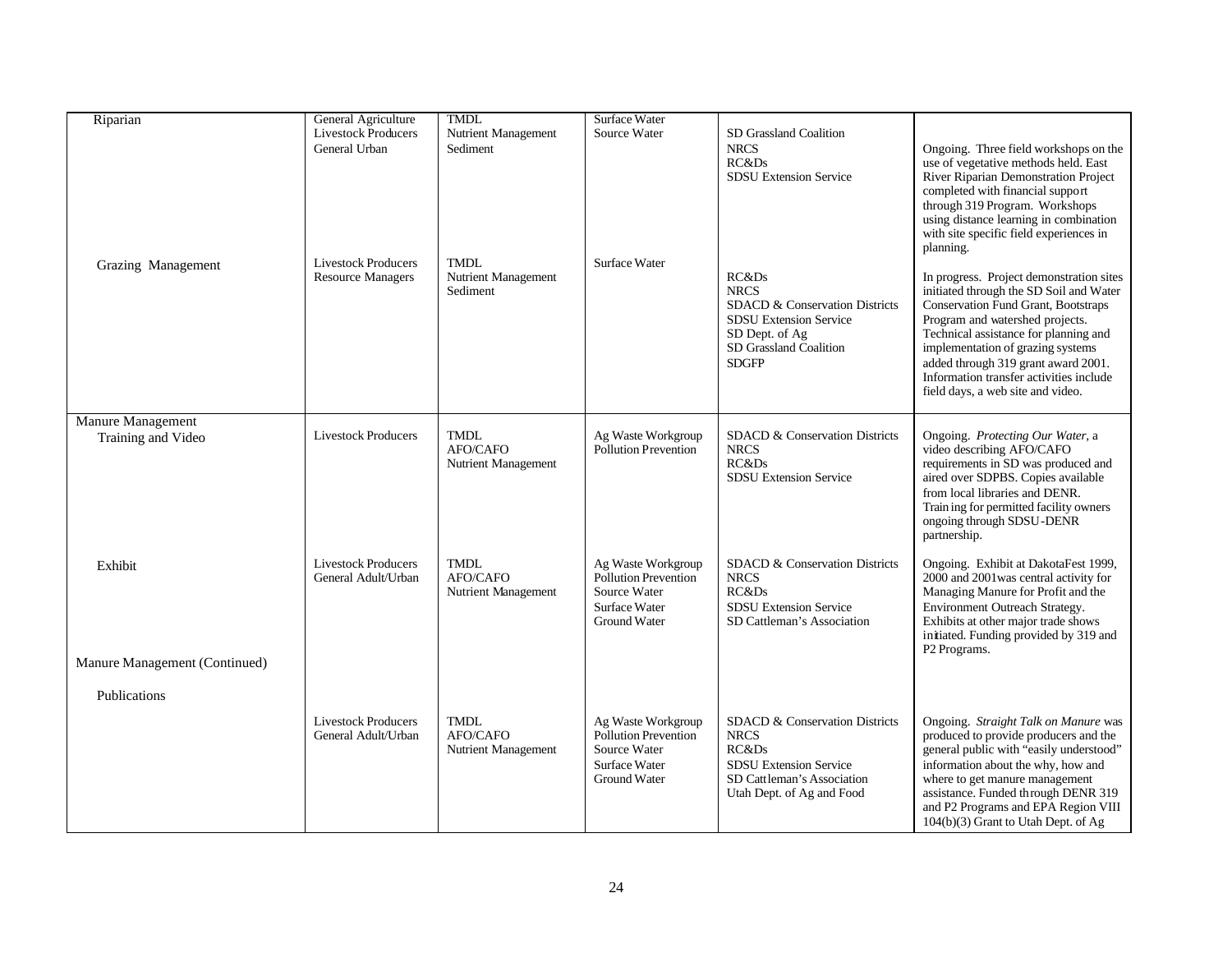| Phosphorus-Based                        | <b>Livestock Producers</b>                                                                     | <b>TMDL</b>                                    | Ag Waste Workgroup                                                                                        | SD Cattleman's Association                                                                             | and Food. Copies available from local                                                                                                                                                                                                                                                                                                                               |
|-----------------------------------------|------------------------------------------------------------------------------------------------|------------------------------------------------|-----------------------------------------------------------------------------------------------------------|--------------------------------------------------------------------------------------------------------|---------------------------------------------------------------------------------------------------------------------------------------------------------------------------------------------------------------------------------------------------------------------------------------------------------------------------------------------------------------------|
| Nutrient Management                     |                                                                                                | AFO/CAFO                                       | Pollution Prevention                                                                                      | SDSU Extension Service                                                                                 | extension and conservation offices or                                                                                                                                                                                                                                                                                                                               |
|                                         |                                                                                                | Nutrient Management                            | Source Water                                                                                              | SDACD & Conservation Districts                                                                         | by accessing:                                                                                                                                                                                                                                                                                                                                                       |
|                                         |                                                                                                |                                                | <b>Surface Water</b>                                                                                      | <b>NRCS</b>                                                                                            |                                                                                                                                                                                                                                                                                                                                                                     |
|                                         |                                                                                                |                                                | Ground Water                                                                                              | RC&Ds                                                                                                  | http://www.state.sd.us/denr/DFTA/Wat                                                                                                                                                                                                                                                                                                                                |
|                                         |                                                                                                |                                                |                                                                                                           |                                                                                                        | ershedProtection/P2/Documents/Public                                                                                                                                                                                                                                                                                                                                |
|                                         |                                                                                                |                                                |                                                                                                           |                                                                                                        | ations                                                                                                                                                                                                                                                                                                                                                              |
| Manure BMP Video                        | <b>Livestock Producers</b><br>General Rural / Urban                                            | <b>TMDL</b><br>AFO/CAFO<br>Nutrient Management | Ag Waste Workgroup<br><b>Pollution Prevention</b><br>Source Water<br><b>Surface Water</b>                 | <b>SDSU Extension Service</b><br><b>SDACD</b><br><b>NRCS</b>                                           | In Progress. Financial Assistance to<br>identify BMP development needs<br>provide to SD Cattleman's Assoc.<br>through DENR's 1999 PPIS Grant from<br>EPA. Funding for a project to complete<br>field studies and transfer information<br>need to develop P-based comprehensive                                                                                      |
|                                         |                                                                                                |                                                | Ground Water                                                                                              |                                                                                                        | nutrient management plans pending<br>through a 319 I & E Grant to SDSU<br>through DENR.                                                                                                                                                                                                                                                                             |
|                                         |                                                                                                |                                                |                                                                                                           |                                                                                                        | Complete. Segments on different BMPs<br>aired as a feature series on Today's Ag<br>during Jan.-Feb 2001. Project funding<br>provided by 319 I&E Grant through<br>DENR. A copy of the video is<br>available by accessing:                                                                                                                                            |
| Manure Management (Continued)           |                                                                                                |                                                |                                                                                                           |                                                                                                        | http://www.state.sd.us/denr/DFTA/Wat<br>ershedProtection/P2/Documents/Public<br>ations.htm                                                                                                                                                                                                                                                                          |
| Fecal Coliform Strain<br>Identification | <b>Livestock Producers</b><br><b>Public Works</b><br><b>Directors</b><br>General Rural / Urban | <b>TMDL</b><br>AFO/CAFO<br>Nutrient Management | Ag Waste Workgroup<br><b>Pollution Prevention</b><br>Source Water<br>Surface Water                        | <b>SDSU Extension Service</b><br>SD Cattleman's Association<br><b>SD Pork Producers</b><br><b>NRCS</b> |                                                                                                                                                                                                                                                                                                                                                                     |
| Web Site                                | <b>Livestock Producers</b><br>General Agriculture<br>General Adult/Urban                       | <b>TMDL</b><br>AFO/CAFO<br>Nutrient Management | Ag Waste Workgroup<br><b>Pollution Prevention</b><br>Source Water<br><b>Surface Water</b><br>Ground Water | <b>SDSU Extension Service</b><br>SDACD & Conservation Districts<br><b>NRCS</b><br>RC&Ds                | In Progress. The project is designed to<br>select, field test and calibrate a fecal<br>coliform strain identification diagnostic<br>tool to provide the State with a reliable,<br>cost effective tool to better assess,<br>develop and implement TMDLs for<br>pathogens in surface water. Funding<br>provided by DENR. P2 Program<br>through a PPIS Grant from EPA. |
|                                         |                                                                                                |                                                |                                                                                                           |                                                                                                        | In development by SDSU and Ag<br>Waste Team. Financial support for Ag<br>Waste Team provided by a 319 Grant<br>through DENR.                                                                                                                                                                                                                                        |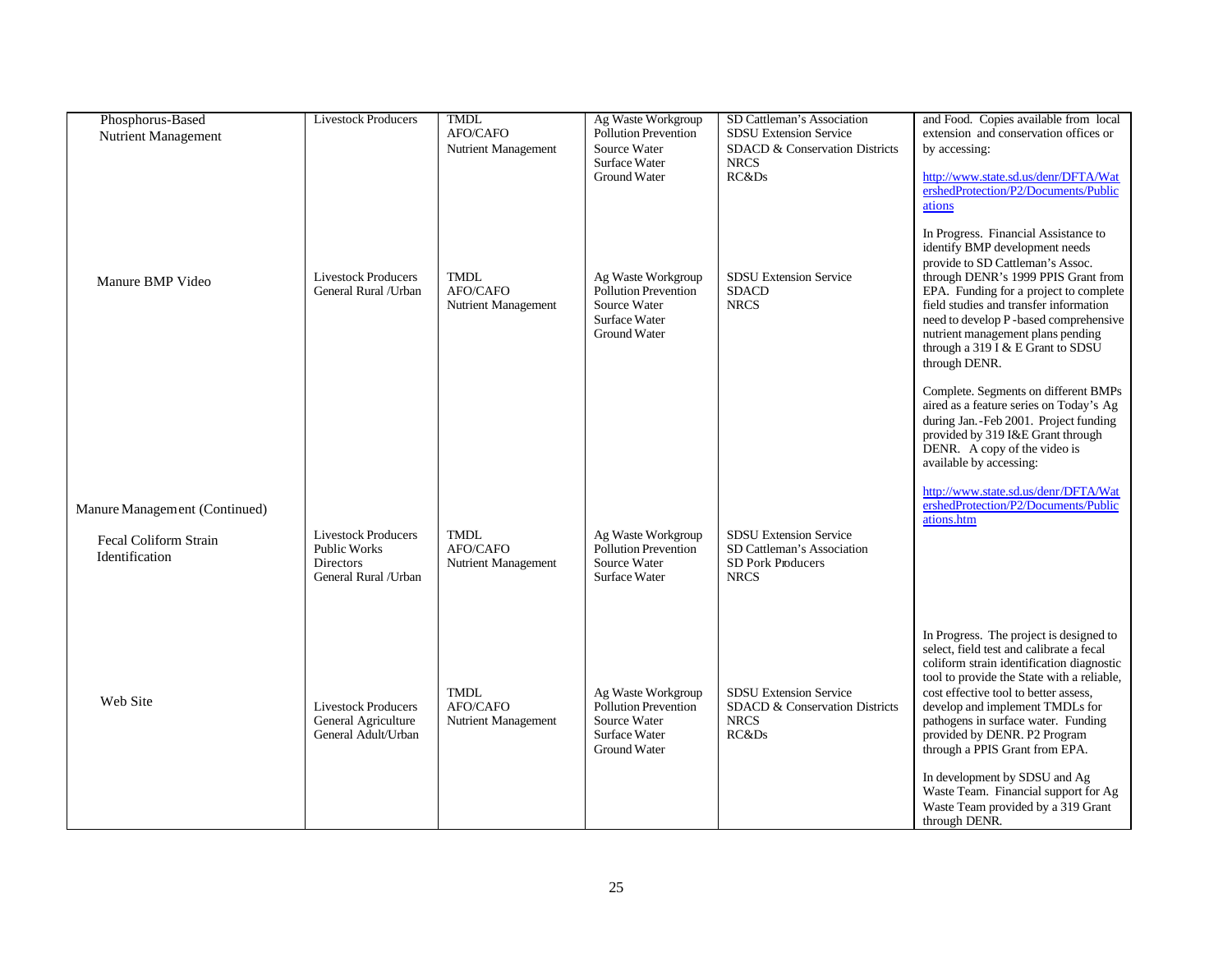| <b>Interactive Display</b>                                                        |                                              |                                                          |                                                                                     |                                                                                                                                                    |                                                                                                                                                                                                                                                                                                                                       |
|-----------------------------------------------------------------------------------|----------------------------------------------|----------------------------------------------------------|-------------------------------------------------------------------------------------|----------------------------------------------------------------------------------------------------------------------------------------------------|---------------------------------------------------------------------------------------------------------------------------------------------------------------------------------------------------------------------------------------------------------------------------------------------------------------------------------------|
| Touch Screen (Kiosk)                                                              | Middle & High School<br>Students             | <b>TMDL</b><br>Nutrient Management<br><b>Forest BMPs</b> | Surface Water<br><b>Ground Water</b><br>Source Water<br><b>Pollution Prevention</b> | SD Dept. of Ag<br>Society of American Foresters<br><b>SDSU Extension Service</b><br><b>USES</b><br>SD Discovery Center & Aquarium                  | Funding for development of watershed<br>related program segments and all<br>hardware provided through 319 I&E.<br>One unit on permanent loan to SD<br>Discovery Center & Aquarium.<br>Portable unit available for loan to local<br>agencies and schools.                                                                              |
| Conversion of Touch Screen<br>to CD (South Dakota Forest and<br>Water Adventures) | Middle and High<br>School<br><b>Students</b> | TMDL<br>Nutrient Management<br><b>Forest BMPs</b>        | Surface Water<br>Ground Water<br>Source Water<br><b>Pollution Prevention</b>        | SD Dept. of Ag<br>Society of American Foresters<br><b>SDSU Extension Service</b><br><b>USFS</b><br><b>SDACD</b><br>SD School of Mines & Technology | Complete. Funding for conversion<br>provided through 319 Program and<br>project partners. Distribution to middle<br>schools, environmental and resource<br>management agencies and<br>organizations in progress. To order a<br>copy access:<br>http://www.state.sd.us/denr/DFTA/Wat<br>ershedProtection/P2/Documents/Public<br>ations |
| Interactive Display (Continued)                                                   |                                              |                                                          |                                                                                     |                                                                                                                                                    |                                                                                                                                                                                                                                                                                                                                       |
| Region VIII NPS CD                                                                | Middle & High School<br>Students             | <b>TMDL</b><br>Nutrient Management                       | Surface Water<br>Ground Water<br>Source Water<br><b>Pollution Prevention</b>        | <b>Region VIII State NPS Programs</b><br><b>Utah State University</b>                                                                              | In progress. Funded by 319 grant from<br>EPA to Utah State University.<br>Distribution spring 2002.                                                                                                                                                                                                                                   |
| <b>Water Festivals</b>                                                            | <b>Elementary School</b><br>Students         | <b>TMDL</b><br>Nutrient Management                       | All MediaPrograms                                                                   | <b>Water Development Districts</b><br><b>Conservation Districts</b><br><b>Watershed Projects</b><br>Colleges/Universities<br>SD Discovery Center   | Funds for initial development and<br>coordination provided by 319 I&E<br>Program. Continuing under local<br>leadership. Financial assistance<br>encouraged through watershed project<br>I&E component.                                                                                                                                |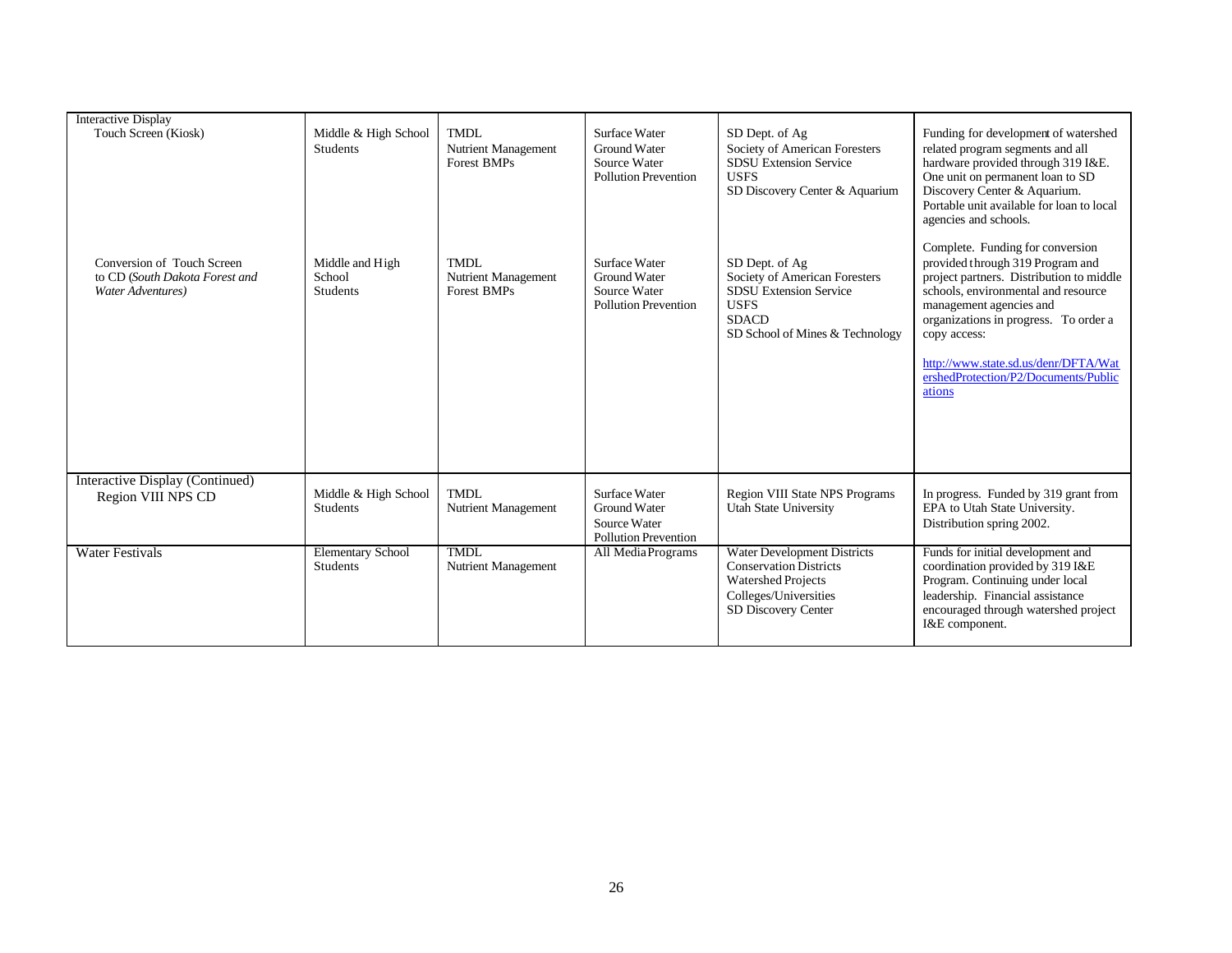| Wetlands                                      | General Rural/Urban                      | <b>TMDL</b><br>Nutrient Management                                 | Surface Water<br>Ground Water<br>Source Water                                   | SDACD & Conservation Districts<br><b>NRCS</b><br>RC&Ds<br><b>SDSU Extension Service</b><br>SD Dept. of Ag | Local watershed projects and<br>environmental groups encouraged to<br>include in project workplan I&E<br>component or using funds available for<br>wetlands from other sources Statewide<br>project through I&E Program not<br>planned at this time.                                                                                                  |
|-----------------------------------------------|------------------------------------------|--------------------------------------------------------------------|---------------------------------------------------------------------------------|-----------------------------------------------------------------------------------------------------------|-------------------------------------------------------------------------------------------------------------------------------------------------------------------------------------------------------------------------------------------------------------------------------------------------------------------------------------------------------|
| Project SAVE                                  | Students - All Levels                    | General Environment<br><b>TMDL</b><br>Nutrient Management          | <b>Pollution Prevention</b><br>All Media programs<br>SD Geological Survey       | <b>SDSU</b><br>SD Discovery Center<br>Capital University Center                                           | Curriculum development completed<br>using state funds. Assistance for initial<br>teacher training provided through<br>DENR P2 Program. Offering program<br>currently licensed to Capital University<br>Center. K-12 modules being prepared<br>for posting on DENR web site by<br>SDGS. Publication of secondary<br>modules planned through with SDSU. |
| Presentations, Exhibits and<br>Demonstrations | General (Varies by<br>topic)             | <b>TMDL</b><br><b>Animal Waste</b><br>Sediment<br>Project Planning | <b>Surface Water</b><br>Source Water<br>Ag Waste<br><b>Pollution Prevention</b> | Local, state and federal Agencies<br>Organizations                                                        | Ongoing. Display materials purchased<br>with 319 I&E and P2 funds. Exhibits<br>and presentations available on variety<br>of topics including TMDLs, project<br>planning, GIS and P2 for use at<br>conferences, fairs and other events as<br>requested.                                                                                                |
| Project Coordinator Training                  | <b>Watershed Project</b><br>Coordinators | <b>TMDL</b><br>Project Areas                                       | Pollution Prevention<br><b>Financial Management</b>                             | <b>NRCS</b><br><b>Conservation Districts</b><br><b>Water Development Districts</b>                        | Ongoing. Two -day project management<br>and water quality monitoring training<br>for local project managers held<br>September 2000 in partnership with ND<br>NPS Program. Next workshop planned<br>for winter 2002.                                                                                                                                   |